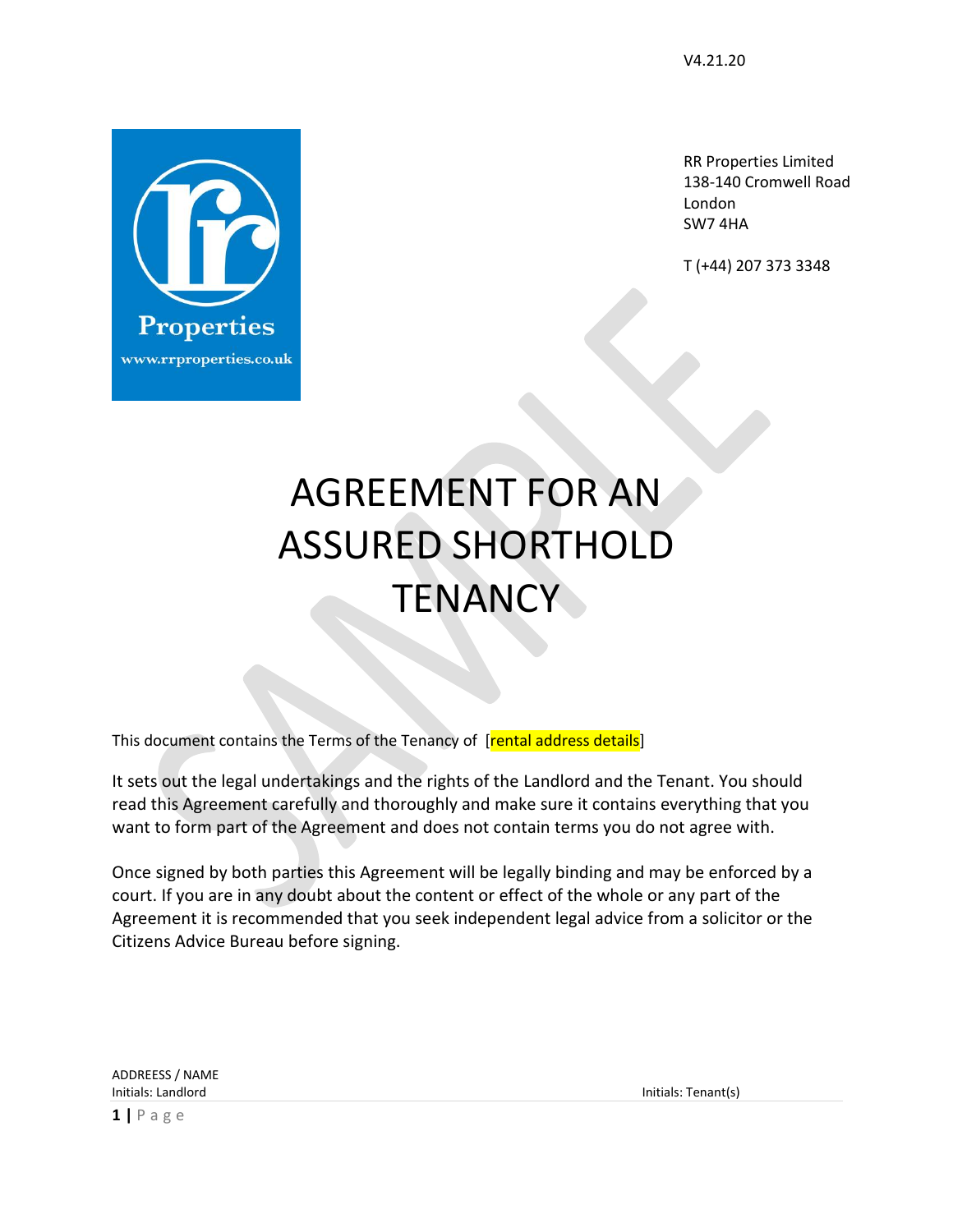#### THIS AGREEMENT IS MADE ON THE **Date**

#### **BETWEEN**

| Landlords <b>Name</b>                                         |
|---------------------------------------------------------------|
| Care of                                                       |
| RR Properties Limited - 138-140 Cromwell Road, London SW7 4HA |

#### **('the Landlord')**

#### **AND**

| Name $(1)$ | Telephone No: |
|------------|---------------|
|            | Email:        |
| Name $(2)$ | Telephone No: |
|            | Email:        |
|            |               |

#### FOR THE PREMISES AT:

#### ADDRESS OF RENTAL PROPERTY **[Address details]**

('the Premises')

- TERM: For a term of **[months]** ('the term') from and including **[date]** to **[date]**
- RENT: The Tenant shall pay **£ [sum]** per week being **£ [sum]** monthly ('the Rent') For the duration of the Tenancy subject to increases agreed on any renewals of the Term.

Excluding Bills: To pay directly to the supplier as and when they fall due all charges for the use of gas, fuel oil, electricity, telephone, water, sewerage, removal during the Tenancy any charge or the use of gas, fuel oil, electricity telephone water sewerage removal for a period partly during and partly during and partly before or after the Tenancy being appropriate apportioned and to maintain at the Property the supply of all such services during the Tenancy and to pay the Landlord the cost of reconnecting the same if any are disconnected, if the Tenant switches providers without the written consent of the Landlord or its agents, or the Tenant arranges the installation of a credit meter without written authority, the Tenant shall be liable for the administration charges of £100.00 associated with reversing the installation, with any other additional costs incurred by the Landlord or its agents from the Utility supplier.

| ADDREESS / NAME    |  |
|--------------------|--|
| Initials: Landlord |  |

Initials: Tenant(s)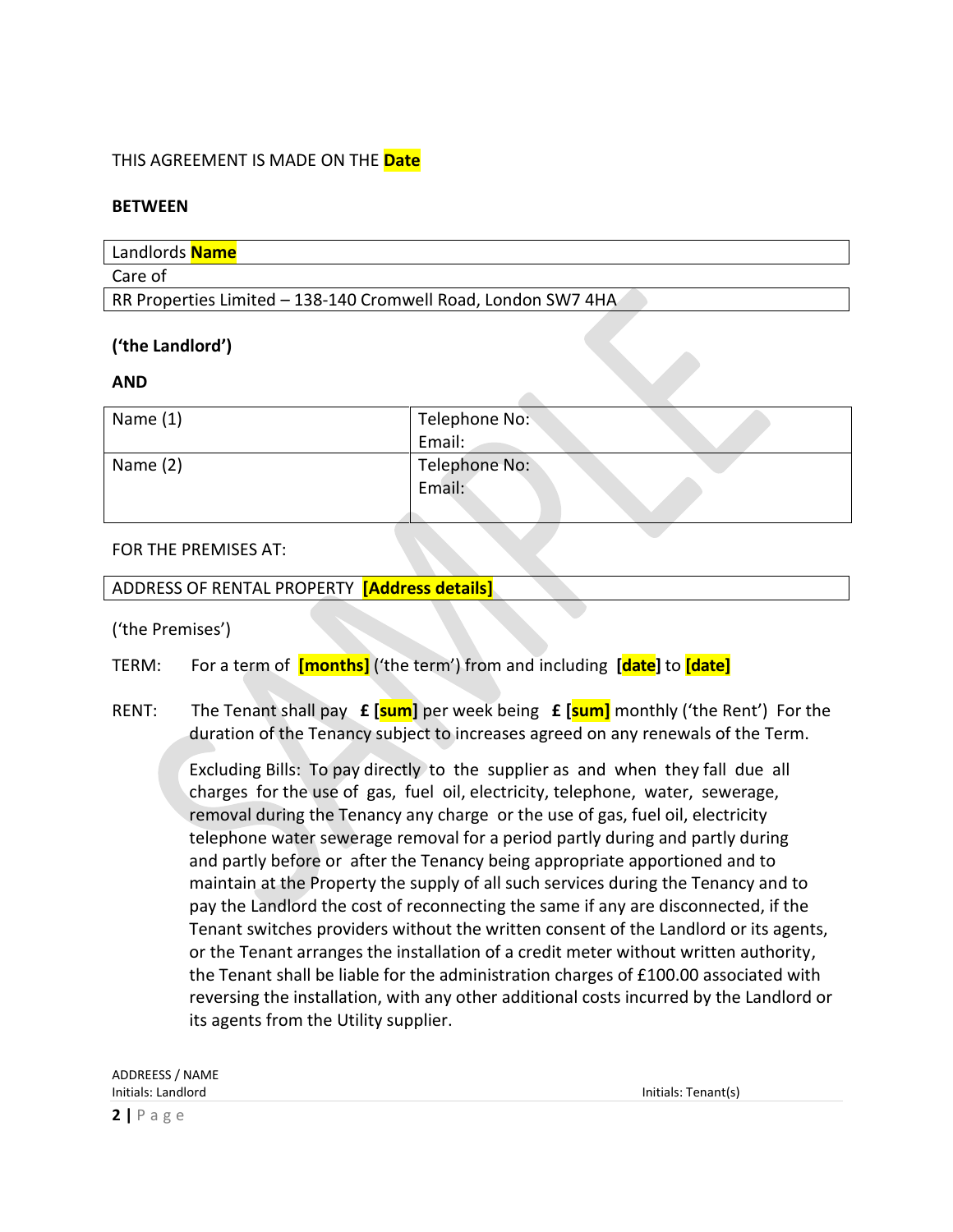In advance first payment to be made before **[date]** of payable **[sum]** months' rent) from **[date]** up to **[date]**

Afterward, tenant pays on monthly basis in advance up to the day of check out.

#### **In order to our Bank Details:**

DEPOSIT: **[SUM]** to be paid by the Tenant on the signing hereof and held by the Agent during the Tenancy as Stakeholder and returned to the Tenant at the end of the Tenancy subject to the possible deductions in this agreement.

 1 st Part of Deposit **£ [sum]** paid **[sum]** 2 nd Part of Deposit **£ [sum]** payable on **[date]**

#### **1. GRANT OF THE TENANCY**

- 1.1. The Landlord lets the Property with the benefit of the rights set out in First Schedule hereof and the Contents to the Tenant for the Term
- 1.2. This Agreement creates an Assured Shorthold Tenancy under Part I Chapter II of the HA 1988, which means that once the Tenancy has expired the Landlord is entitled to recover possession under section 21 of the HA 1988, unless the Landlord has served a notice on the tenant at the start of or during the Tenancy, stating that it is not an Assured Short hold Tenancy
- 1.3. Wherethe Landlord fails to comply with the DPS requirements the Landlord shall be pre vented from recovering possession of the Property using the accelerated possession procedure unde r section 21 of the HA 1988
- 1.4. All named tenants and any permitted occupier(s) confirm that they have the right to rent in line with The Immigration Act 2014, without this right at the commencement of the Tenancy, the contract is considered null and void.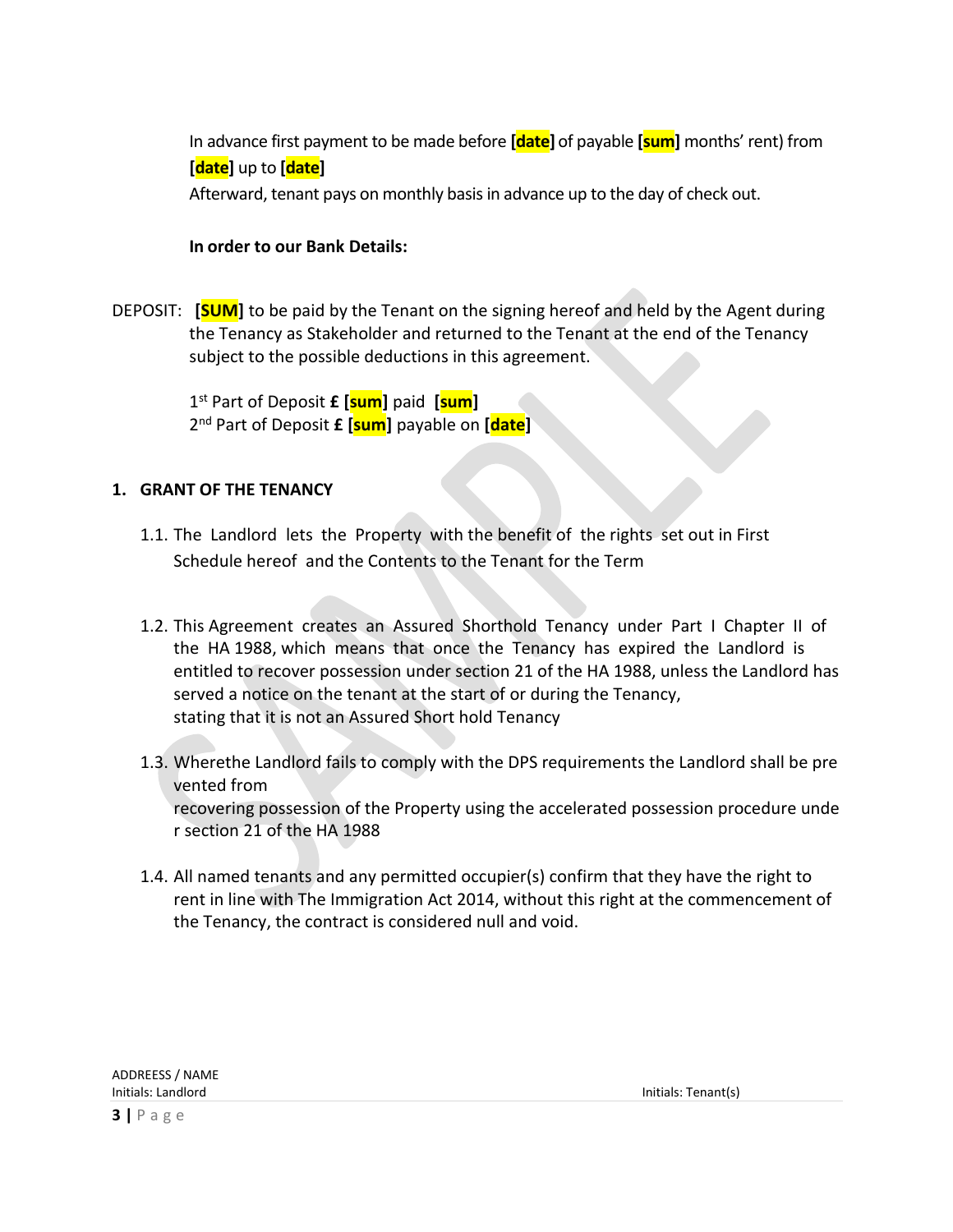# **Tenant's Obligations**

The Tenant(s) agrees to the following:

### **2. Starting the Tenancy**

2.1. To be jointly and severally (if applicable) responsible for all the obligations of the Tenant in this Agreement and to ensure compliance by any occupier or visitor.

#### **3. Rent**

- 3.1. To pay the Rent at the time and in the manner specified (whether or not they are formally demanded and without deduction or set off) in accordance with Rental term on page 2 and 3
- 3.2. To pay interest on any late payments of rent from the date rental became due until the date received. The interest rate charge will be at a rate of 3% above the published Bank of England Rate and will apply to the number of days the rent remains unpaid.
- 3.3. To pay reasonable charges incurred by the Landlord or the Agent if a cheque is dishonored or a standing order recalled.
- 3.4. Any bank charges, credit/debit card charges or a payment shortfall associated with an overseas must bee paid for by the Tenant. This includes any charges levied by the Agents bank and / or those incurred by the Tenants bank. In any event, the Tenant authorises the Agent to deduct all such amounts owed from any payments received from the Tenant.

# **4. Utilities, Council Tax (Electricity, Gas and Water)**

- 4.1 To notify and register with the local authority and the utility and telephone suppliers and arrange the transfer of the accounts into Tenant's name.
- 4.2 To inform the utility suppliers of the meter readings taken at the start of the Tenancy.
- 4.3 To pay the council tax for the premises during the Tenancy.

|                    | 4.4 To pay all charges for the supply of gas electric or the fuel to the premises during |                     |
|--------------------|------------------------------------------------------------------------------------------|---------------------|
| ADDREESS / NAME    |                                                                                          |                     |
| Initials: Landlord |                                                                                          | Initials: Tenant(s) |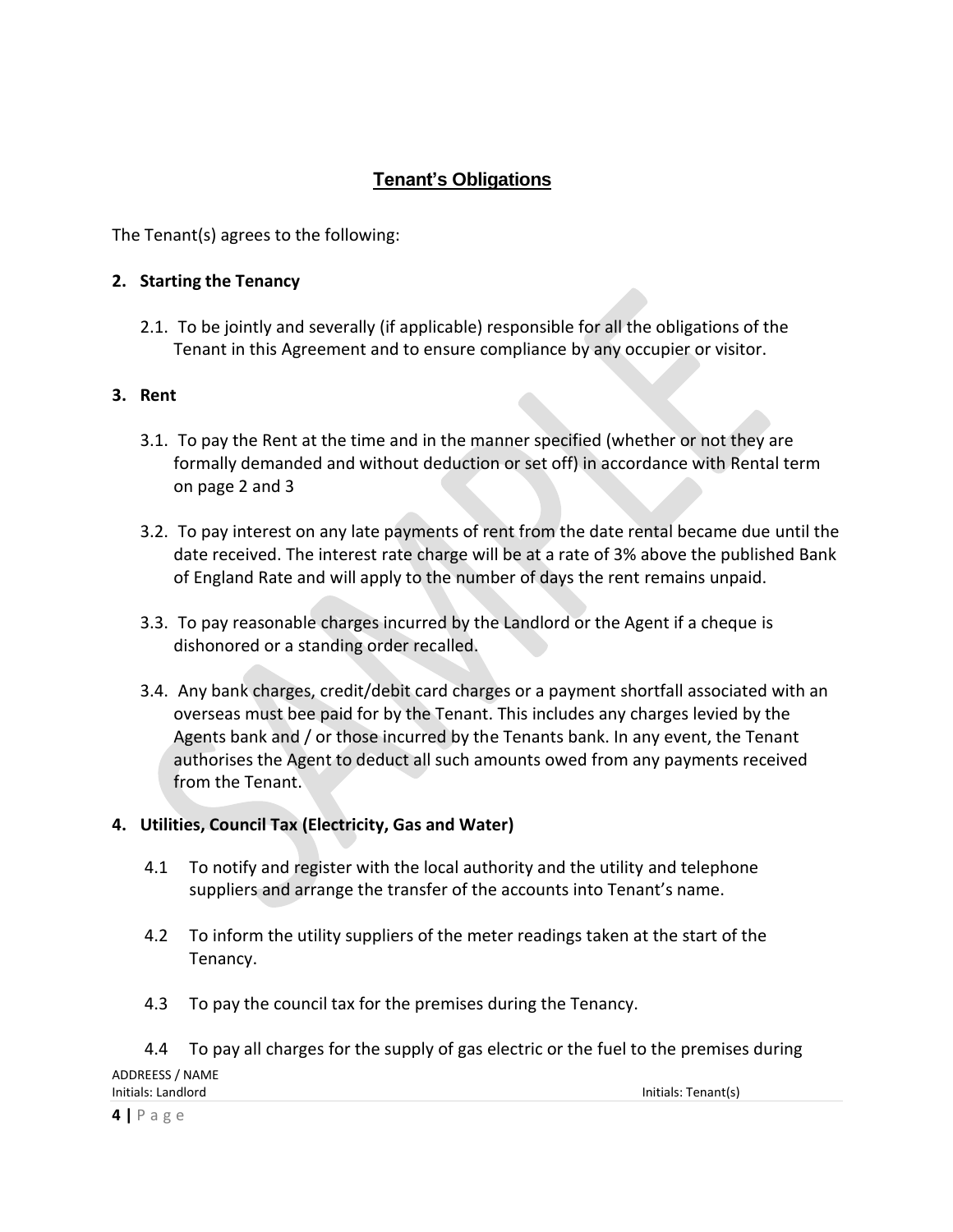the Tenancy.

- 4.5 To pay the water rates including storage and environmental charges.
- 4.6 To pay all telephone charges in relation to the premises including any connection fees.
- 4.7 To pay for a TV Licence if the tenant watches or records programs as they are being shown on TV or on Online TV service. This applies whether the tenant uses a TV computer tablet mobile phone games console digital box DVD or VHS recorder or any other device.
- 4.8 To pay any costs incurred in reconnecting or resuming any services to the premises if any services are cut off during the Tenancy due to the default in payment for the specific instruction of the tenant.
- 4.9 Not to alter add to or tampered with any electrical gas or water installation for meter to either in or serving the premises.
- 4.10 Not to have or allow a key meter or any other kinds of prepayment cards to be installed without the consent of the Landlord
- 4.11 Not to change the supplier of the utilities without the consent of the Landlord.
- 4.12 To arrange for the reading of the gas electricity and water meters if applicable at the termination of the Tenancy and to supply these readings to the utility supplies.
- 4.13 To comply with all laws and recommendations of the relevant suppliers relate to the use of the services and utilities serving the premises.

# **5. The premises fixtures and fittings**

5.1. To make reasonable efforts to keep the premises clean and tidy and in the same condition as shown in the inventory and schedule of condition checked at the start of the Tenancy. The tenant is not liable for the fair wear and tear repairs that are the responsibility of the Landlord or damage covered by the Landlords insurance policy unless the damages due to the negligence of the tenant whose family visitors or contractors.

ADDREESS / NAME Initials: Landlord Initials: Tenant(s) 5.2. To inform the Landlord or the agent as soon as reasonably practical of any defect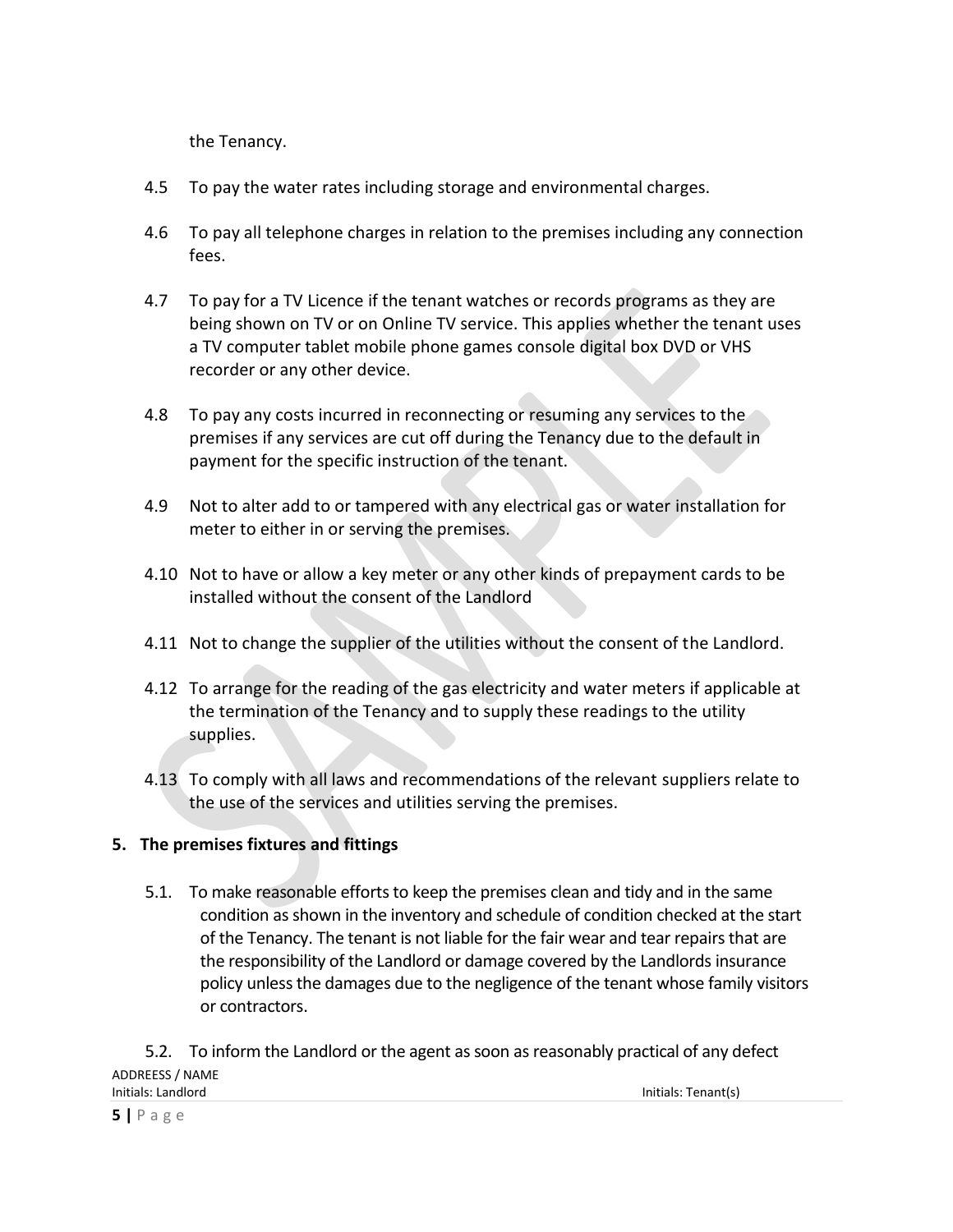damage disrepair or lack of maintenance at the premises as soon as it comes to the notice of the tenant and to take any reasonable steps in an emergency to prevent any further damage to the premises.

- 5.3. Not to alter or decorate the premises or the fixtures and fittings either internally or on the exterior without the prior consent of the Landlord. Such consent not to be unreasonably with held.
- 5.4. To take reasonable precautions to prevent damage by Frost or freezing to the premises or the fixtures and fittings particularly during the winter months.
- 5.5. To take reasonable precautions to heat and ventilate the premises to prevent condensation and if condensation occurs to wipe down services to stop the growth of mould or damage to the premises fixtures and fittings.
- 5.6. I'm not to bring onto the premises any combustible or other material fuel equipment that may put my fire hazard apart from that is required for normal household use.
- 5.7. Anything including playing loud music and antisocial behaviour that may cause a nuisance annoyance or damage to the premises and the fixtures and fittings any adjoining or adjacent property or the owners occupiers of them.
- 5.8. Not to remove any of the fixtures and fittings from the premises or store them in any garage or outbuilding without the consent of the Landlord.
- 5.9. Not to fix any satellite dish aerial, notice, or advertisement either internally or externally at the premises without the consent of the Landlord or the agent. If consent is given or the tenant erects any item without consent to pay for the installation and removal of the reasonable cost of making good any damage caused to the premises for the fixtures and fittings. Consent may be withdrawn by the Landlord on reasonable grounds and upon giving reasonable notice.
- 5.10. Not to keep or store any boat caravan or commercial vehicles at the premises or any communal car park without the consent of the Landlord.
- 5.11. To ensure that any vehicle kept at the premises or in communal car parks is roadworthy.

Initials: Landlord Initials: Tenant(s)

ADDREESS / NAME 5.12 to park only in any driveway or parking space allotted to the tenant if applicable and to remove any vehicle at the end of the Tenancy. If any vehicle isleft at the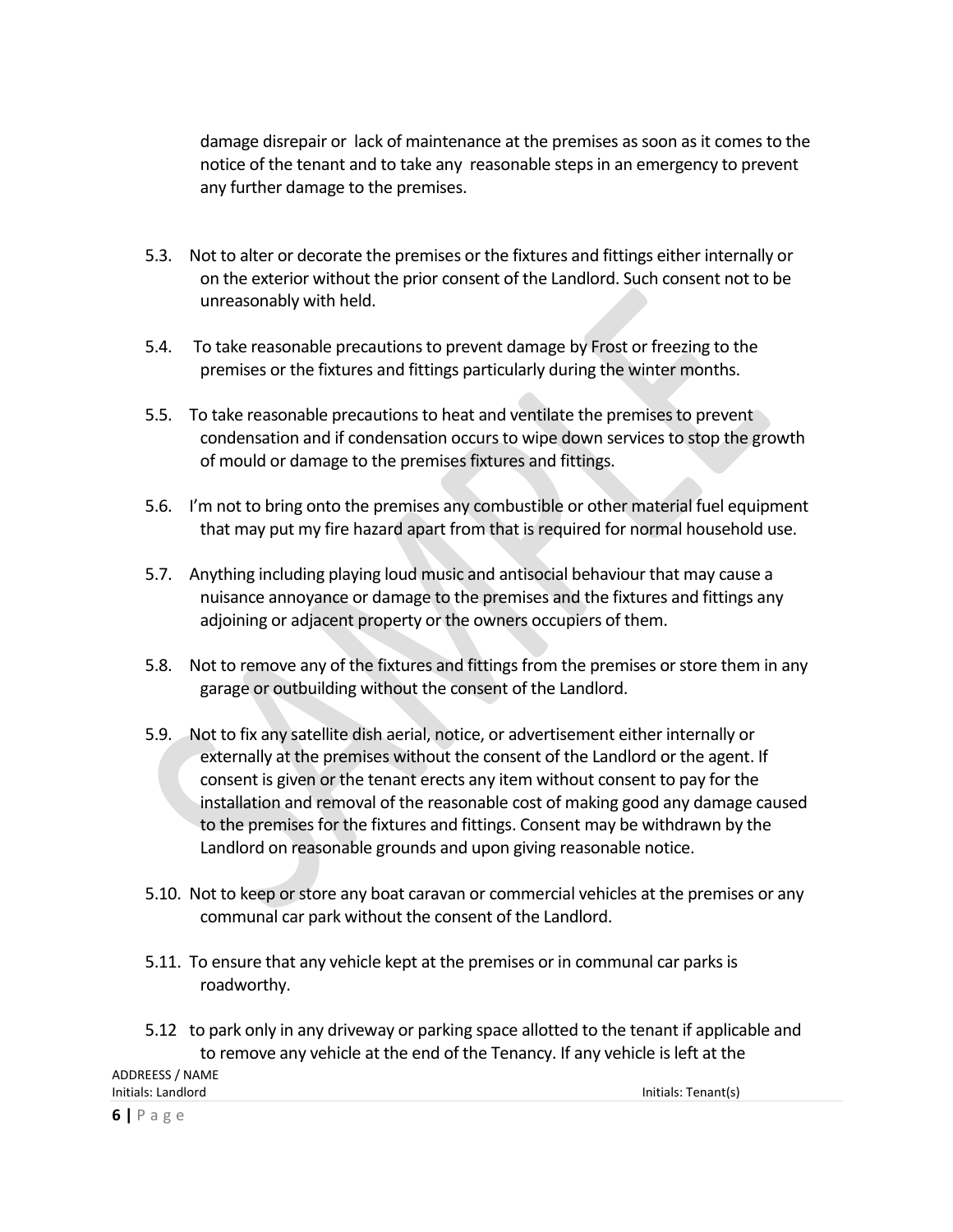premises it will be removed at the tenant's expense.

- 5.13. Not to repair any vehicle of motor-vehicle at the premises or in any communal car park apart from routine maintenance and cleaning of any oil spillage to any driveway or parking space.
- 5.14. To take reasonable precautions to prevent any obstruction of drains gutters sanitary appliances sewers vents waste pipes or duct and to pay to have any obstruction or overflow cleared or mended if it is due to the negligence or misuse of the tenant his family visitors or contractors.
- 5.15. If the tenant fails to comply with any obligations within the agreement the tenant will carry out any reasonable repairs or action within four weeks of being notified by the Landlord or the agent or within any alternative timescale agreed, or earlier if it is justified; or will authorise the Landlord or the agent to enter the premises in order to carry out the work at the tenants expense.
- 5.16. Not to fix or hang any pictures posters photographs or other objects to the walls ceiling woodwork using nail screws adhesive set a tape Blu-Tack or other equivalent apart from using a reasonable number of commercial picture hooks if there are excessive hooks to make good or compensate the Landlord for the damage caused by fixing removal.
- 5.17. Not to use or consume or allow others to use or consume any illegal or prohibited substance in or on the premises.
- 5.18. Not to assign sublet part with or share possession of the whole or any part of the premises or to take in any paying guest or lodger without the Landlords prior written consent.
- 5.19. To forward any notice or communication affecting the premises or any correspondence for the Landlord promptly and in any event within seven days of receipt to the Landlord and not to take any action regarding such notices communications of correspondence without prior written consent of the Landlord.
- 5.20. To take reasonable precautions to prevent infestation of the premises by vermin or animal fleas if infestation occurs due to something done or not done by the tenant to pay for the cost of any fumigation or treatment program carried out at the premises or any effective parts.

ADDREESS / NAME Initials: Landlord Initials: Tenant(s) 5.21. Not to use open fires in the premises. Unless explicitly stated otherwise in writing by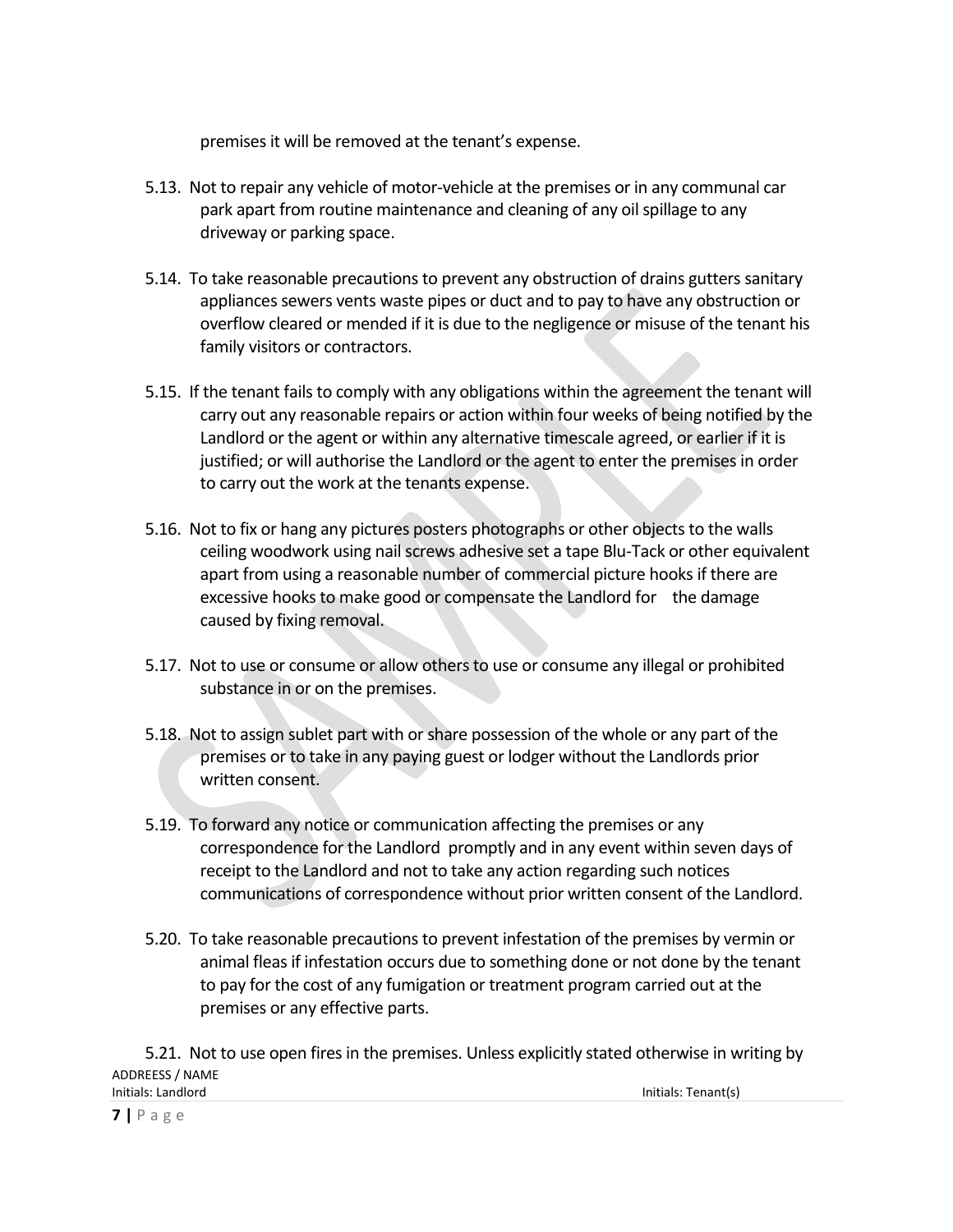the Landlord or the agent or fireplaces located within the premises are for decorative purposes only. Therefore no attempt at using them should be made by the tenant or any permitted occupier guest or visitor.

- 5.21.1 In breach of this clause the tenants are to be responsible for the reasonable cost of rectification of any damage caused to the premises by the use of any such fireplace including but not limited to the repair with a decorative or otherwise of the premises fixtures fittings or any other items damaged by smoke or fire.
- 5.21.2. For the avoidance of doubt this clause does not supersede any local authority rules concerning the usage of fireplaces and the local authority guidelines not only take precedence but should always be followed.

#### **6. Use of the Premises**

- 6.1. To clean or pay for the internal and external cleaning of easily accessible windows of the premises regularly and at the end of the Tenancy.
- 6.2. To replace or pay to replace all light bulbs, fluorescent tubes and batteries during and at the end of the Tenancy as necessary.
- 6.3. To promptly replace all broken glass in the windows or doors with the same quality class if the breakage is due to the negligence of the tenant, his family, visitors or his contractors.
- 6.4. To pay for the cleaning of any chimneys if applicable at the premises annually.
- 6.5. Not to put or allow others to put any oil, grease or corrosive substance into the drains, sanitary appliances, basins, bath or sink is at the premises.
- 6.6. To take precautions not to overload electrical circuits by using multi socket adapters or extension leads.
- 6.7. To use the premises as a private residence for the sole use of the tenant and his family.
- 6.8 Not to register a company at the premises or run any trade professional business from the premises.
- 6.9. Not to allow or hold an auction sale at the premises.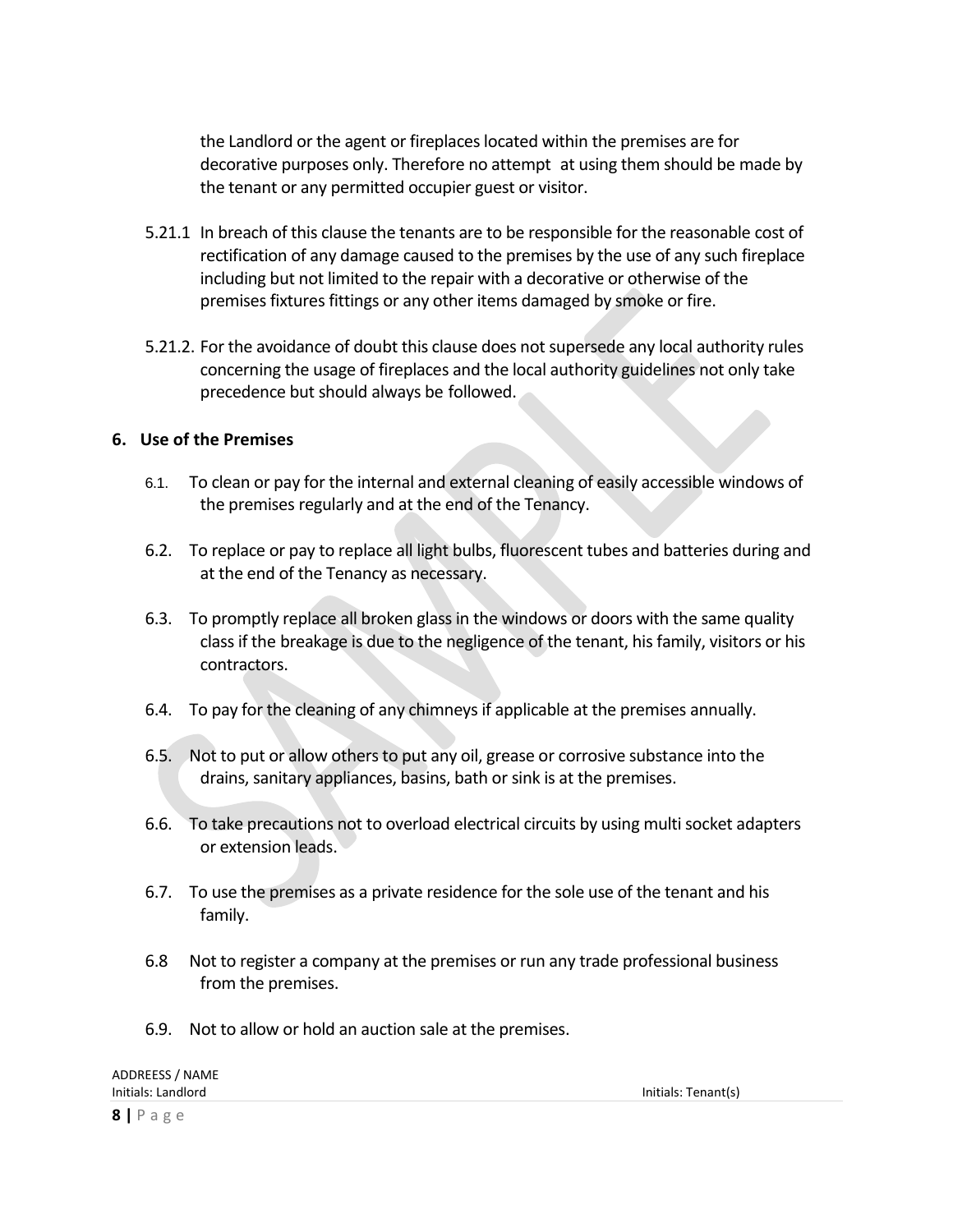- 6.10. To notify the Landlord or the agent if the premises will be vacant for any continuous period in excess of 21 days and to comply with any conditions of the Landlords insurance for an empty property provided these conditions have been provided to the tenant in writing.
- 6.11. Not to keep any animals, birds, reptiles and fish at the premises without the prior written consent of the Landlord.
- 6.12. To put all refuse into a plastic bin liner and dispose of it in the receptacle made available or in accordance with the requirements of the local council.
- 6.13. To pay for the cost of any repairs or replacement of the alarm for wear and tear of any mechanical electrical appliances which belong to the Landlord if the breakdown or lack of repairs due to the negligence or misuse of the tenant, their family, their visitors or their contractors.

# **7. Garden and Plants (where applicable)**

- 7.1. To cut the grass at the premises regularly and keep it in a meet and tidy condition.
- 7.2. Garden, orders, patios, balconies and past weeded, cultivated and tidy as at the start of the Tenancy.
- 7.3. Not to cut down, lop, or prune any shrubs, bushes, trees or timber without the Landlords consent. Such consent will not be unreasonable with held.
- 7.4. To replace or pay for the replacement of any annual plants or any houseplants that died during the term.

# **8. Access and Inspection**

- 8.1. To allow the Landlord, the agent, any superior Landlord arrangement authorised contractors or professional advisors or any adjoining owner with their authorised contractors or advisers access to the premises at reasonable times provided the tenant has been given at least 24 Hours Notice in writing where possible except in an emergency for the following purposes:
	- 8.1.1 To inspect repair and redecorate the premises fixtures and fittings including property inspection and taking accompanying photographs
	- 8.1.2. To carry out a gas safety check.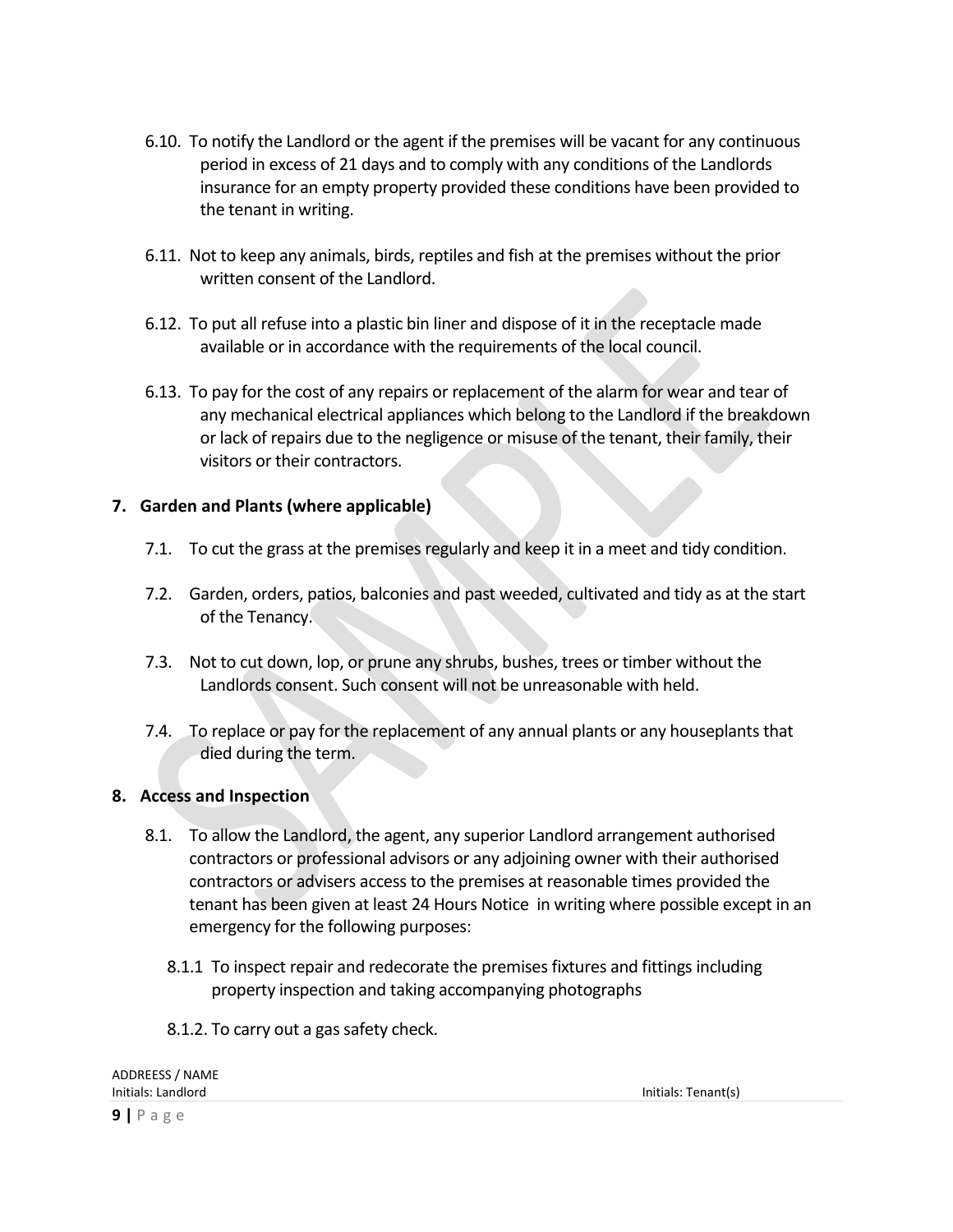- 8.1.3. To carry out any work required under the agreement or to comply with legislation.
- 8.1.4. To carry out any building work or repairs on the party walls act 1996 and
- 8.1.5. For any purpose connected with the Landlords interest in the premises or any other property.
- 8.1.6. during the last two months of the Tenancy to allow for sale or to let boards be erected at the premises and to permit the premises to be viewed by the agent or any third-party who has authority from the Landlord or the agent who is accompanying prospective tenants or purchases by prior appointment at reasonable times upon being given reasonable notice in writing.
- 8.2. To ensure that the premises are in a tidy and presentable state during the last eight weeks of the Tenancy when the premises are available to be viewed by prospective tenants or purchases.

#### **9. Insurance**

- 9.1 The tenant his family visitors or contractors must not do or failed to do anything that may lead to damage how much destruction of all or part of the premises fixtures and fittings.
- 9.2. His family visitors and contractors must not do or failed to do anything that has the effect of invalidate insurance that the Landlord has taken out in accordance with clause 17.1.
- 9.3. To properly inform the authorities the Landlord or the agent of any loss or damage by fire theft attempted theft or other reasons and to provide written details to the Landlord or the agent to assist any insurance claim being made.
- 9.4. To pay for any Excess premium any insurance claim or other loss of suffered by the Landlord if it is due to action or lack of action on the tenant, his family, visitors or his contractors.
- 9.5. The tenant is advised that the Landlords insurance does not cover the tenant's belongings the tenant is strongly advised to take adequate insurance cover for these items at his own expense.

#### **10. Security and Locks**

ADDREESS / NAME Initials: Landlord Initials: Tenant(s) 10.1. Not to change damage alter or add to any locks bolts what are the security devices in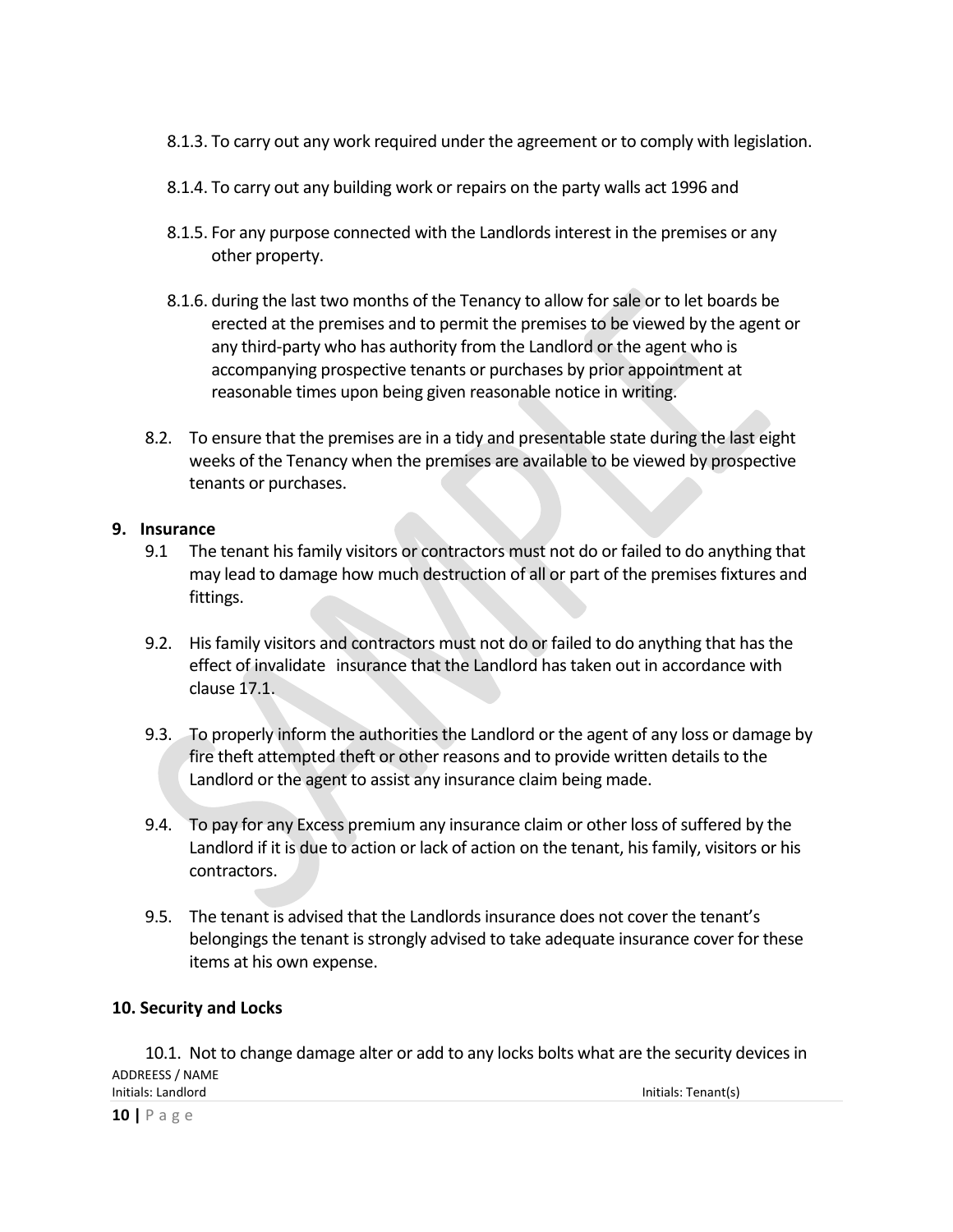the premises without the consent of the Landlord or the agent except in an emergency. If consent is given, to provide the Landlord or the agent with a set of keys.

- 10.2. Not to remove any locks or bolts which are fitted at the premises without the Landlords consent.
- 10.3. If there is a burglar alarm at the premises to pay the rental service maintenance and also any callout charges if the quality is due to the negligence or misuse of the tenant his family or visitors.
- 10.4. Not to change the code of the panel along without consent from the Landlord or the agent. If consent is granted to provide a Landlord or the agent with a new code promptly.
- 10.5. To keep the property locked and secured when empty and at night.

#### **11. End of Tenancy**

- 11.1. To allow a professional inventory clerk access to the premises to check the inventory and schedule of condition at the end of the tenancy provided reasonable notice is given.
- 11.2. To pay for any second appointment if the tenant or his representative fails to keep the first appointment without notifying the Clerk, Landlord or agent.
- 11.3. To return possession of the Property in the same good clean state and condition as it was originally provided to the Tenant, even if this was under a different tenancy agreement, and make good, pay for the repair of, or replace all such items of the fixtures, fittings, furniture and effects if they have been broken, lost, damaged or destroyed during that time (reasonable wear and tear and damage for which the Landlord has agreed to insure excepted).
- 11.4. To return all the fixtures and fittings to the same places as at the start of the Tenancy as described in the inventory and schedule of condition.
- 11.5. To remove or pay for the removal of all refuse and rubbish belonging to the tenant and dispose of it in the receptacle provided or arrange and pay for the its disposal by the local authority at the end the Tenancy.

ADDREESS / NAME Initials: Landlord Initials: Tenant(s) 11.6. To remove all belongings personal effects, food stuff or equipment of the tenant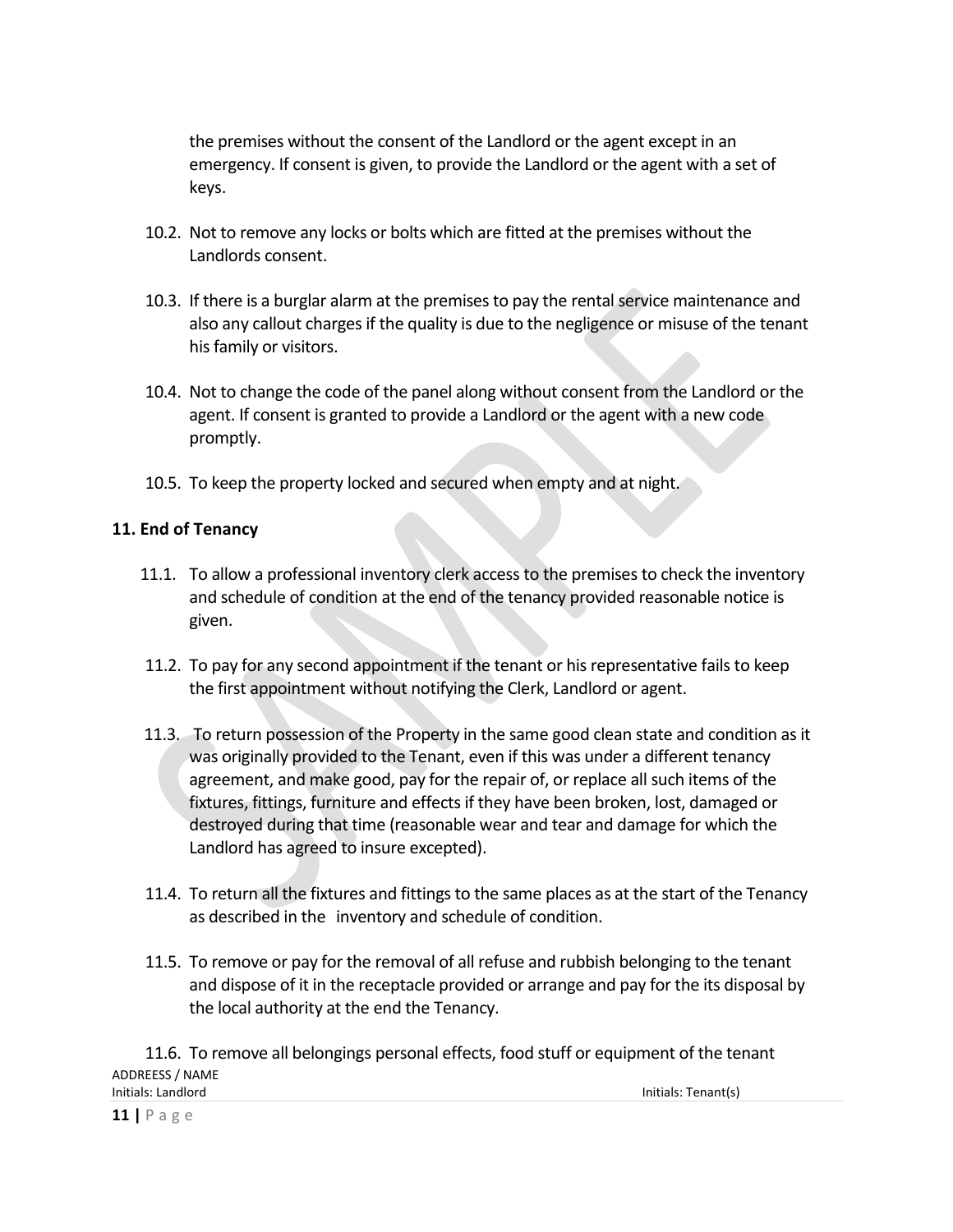from the premises at the end of the Tenancy.

- 11.7. To return all keys and security devices including any additional keys or devices to the premises to the Landlord or the agent on the last day of the Tenancy.
- 11.8. To inform the local authority and the utility suppliers that the Tenancy has ended and arrange to receive and pay all final accounts of the suppliers and any outstanding council tax liability due until the last of the Tenancy.
- 11.9. To provide a forwarding address to the Landlord or the agent upon request and no later than the end of the Tenancy to enable any negotiations to be conducted regarding the deposit for the return of the deposit.
- 11.10. Any belongings, equipment or other items belonging to the tenant which are left at the premises at the end of the Tenancy will be deemed to be abandoned. After that time the Landlord or the agent can store, dispose of or sell the items and any costs incurred will be the liability of the tenant and can be deducted from the deposit and any excess will be payable by the tenant upon demand.
- 11.11. To grant vacant possession at the end of the Tenancy.
- 11.12. To pay the Landlord, or agent, all reasonable costs and expenses, as agreed by the tenant or awarded by the court, incurred by the Landlord in:
	- 11.12.1 Recovering or tempted to recover any rent or other monies in arrears;
	- 11.12.2 The enforcement of any reasonable obligations of the tenant under this agreement;
	- 11.12.3 The service of any Notice relating to any major breach of this agreement whether or not court proceedings are brought.

# **Landlord's Obligations**

# **The Landlord agrees to the following**:

#### 12. **Quiet Enjoyment**

12.1. Not to interrupt or interfere with the tenants use, enjoyment and occupation of the premises during the Tenancy apart from in an emergency or after giving 24 Hours

ADDREESS / NAME Initials: Landlord Initials: Tenant(s)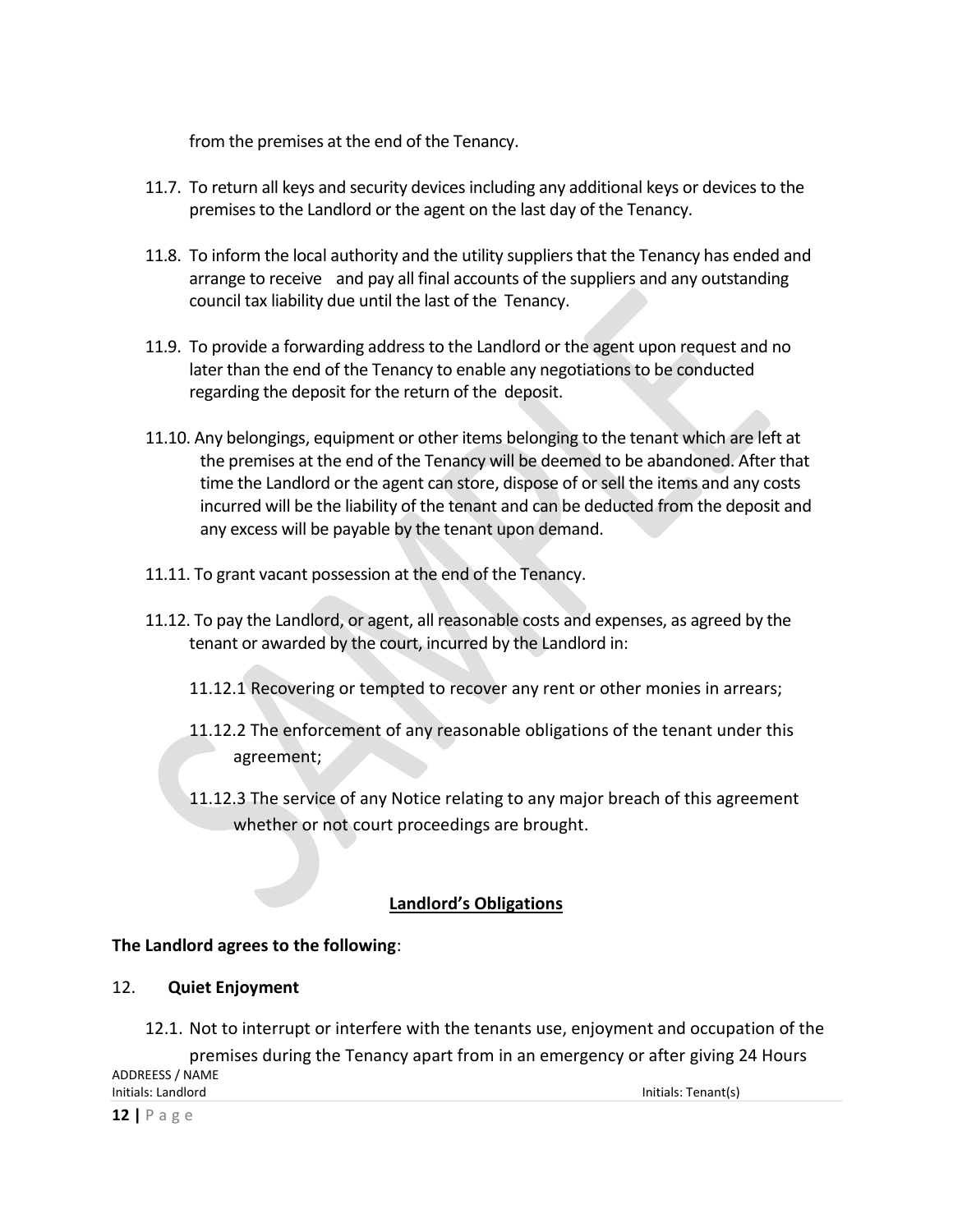writing to legally carry out any of the Landlords rights and obligations contained in the agreement.

# **13. Ownership**

13.1. The Landlord confirms that he is the owner of the freehold or lease hold interest in the premises and that all necessary consents have been obtained to enable Landlord to enter into agreement.

# **14. Starting the Tenancy: Cleaning, Possessions and Refuse**

- 14.1. To remove or pay for the removal of all the possessions of the Landlord and any rubbish prior to the start of the Tenancy.
- 14.2. To pay for the professional cleaning of the premises and the fixtures and fittings including any carpets, curtains, linen or furniture that are soiled, stained or marked prior to the commencement of the Tenancy.

# **15. Removed – Intentionally blank –**

# **16. Statutory Repairing Obligations and Other Repairs.**

- 16.1. To comply with the obligations to repair the premises set out in section 11 to 16 of the Landlord and Tenant Act 1985 as amended by the Housing act 1988. These sections impose on the Landlord the obligation to keep in good repair and good order the following.
	- 16.1.1. The structure and the exterior of the premises including drains gutters and pipes but taking into account the age and character of the premises;

# 16.1.2. The installation for the supply of water electricity and gas.

- 16.1.3 All sanitary appliances including basins sink bath and sanitary conveniences.
- 16.1.4. Installation for the supply of space heating and water heating but not other fixtures fittings and appliances for making use of the supply of water and electricity. This obligation arises only after notice to repair has been given to the Landlord by the tenant.
- 16.2. To repay to the tenant any reasonable cost incurred by the tenant to remedy the failure of the Landlord to comply with statutory obligations.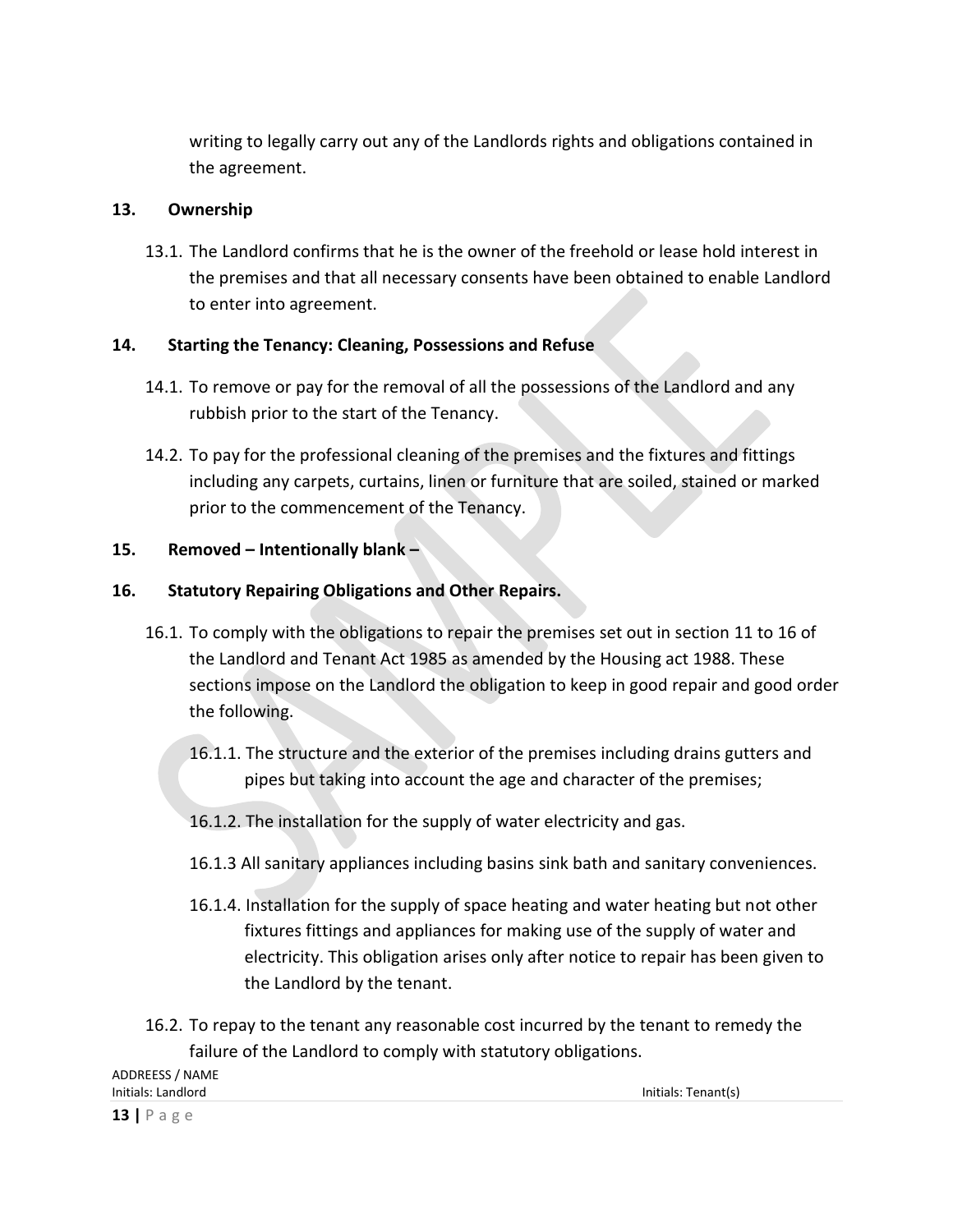16.3. To ensure that at the start of and during the Tenancy all mechanical and electrical items (including any burglar alarm} belonging to the Landlord and form part of the fixtures and fittings are in good repair and proper working order unless the lack of repairs is due to the negligence or misuse of the tenant his family or visitors.

#### **17. Insurance**

17.1. To insure the premises and the fixtures and fittings related to the premises unless they are insured by a superior Landlord.

#### **18. Safety Regulations**

- 18.1. To ensure that all gas appliances installation pipework comply with the gas safety installation and use regulations 1998 and then a copy of the safety check record is given to the Tenant and Agent at the start of the Tenancy.
- 18.2. To ensure that the furniture if any and equipment forming the Fixtures and Fittings within the premises complies with the furniture and furnishings fire safety regulations 1988 as amended in 1993.
- 18.3. To ensure that all electrical appliances comply with the Electrical Equipment Safety Relations 1994 and the plugs and sockets etc. (Safety) Regulations 1994.
- 18.4. To ensure that the property is compliant with the smoke and carbon monoxide alarm England Regulations 2015.
- 18.5.To ensure that the risk of exposure of tenants to legionella is properly assessed and controlled in line with the approved code of practice and guidance on legionnaires disease; control of legionella bacteria in water systems.
- 18.6. To ensure that any electrician coming out electrical work at the premises is a member of the approved scheme.

#### **19. Head Lease**

- 19.1. To comply with all the obligations imposed upon the Landlord by a superior Landlord if the premises are held under a superior lease.
- 19.2. To take all reasonable steps to ensure the superior Landlord complies with the obligations of the Superior lease.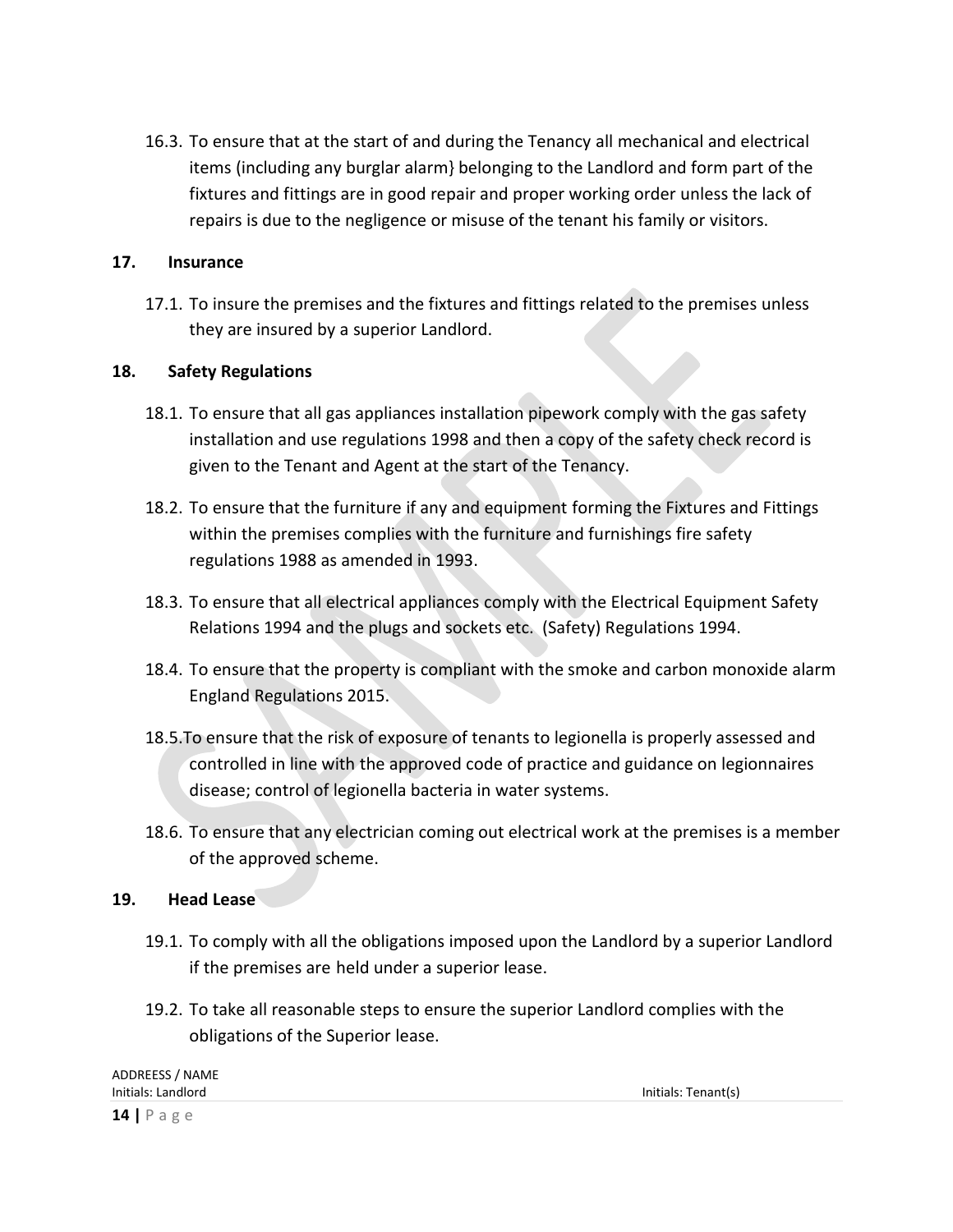19.3. To pay all charges imposed by any superior Landlord for granting this Tenancy.

# **20. Other taxes, Outgoings and Services**

20.1. To pay, cover and compensate the tenant for all tax assessments and outgoings for the premises including any service charges and ground rent (if applicable) as apart from those specified as the obligations of the tenant in the agreement.

# **21. Income Tax**

21.1. If the Landlords rent normal residence is outside the UK for six months in a tax year to appoint an agent or representative to receive the rent under the agreement.

# **The Deposit**

# **22. Deposit during and at the End of the Tenancy.**

- 22.1. The deposit has been taken and the Landlord and agent are entitled to deduct monies from the deposit to compensate the Landlord or Agent for losses caused by any or all the following purposes:
	- 22.1.1. Make good any damage to the premises all the fixtures and fittings (except for fair wear and tear) caused by the Tenant's failure to take reasonable care of the premises or fixtures and fittings;
	- 22.1.2. Replace any of the fixtures and fittings, which may be missing from the premises.
	- 22.1.3. Pay any rent which remains unpaid under this agreement; and
	- 22.1.4. Pay for the premises and the fixtures and fittings to be cleaned if the tenant is in breach of their obligations under clause 11.3
	- 22.1.5. Pay for the reasonable costs incurred in rectifying remedying any major breach by the tenant of the Tenant's obligations under this agreement.

| ADDREESS / NAME    |                     |
|--------------------|---------------------|
| Initials: Landlord | Initials: Tenant(s) |
| $15$   Page        |                     |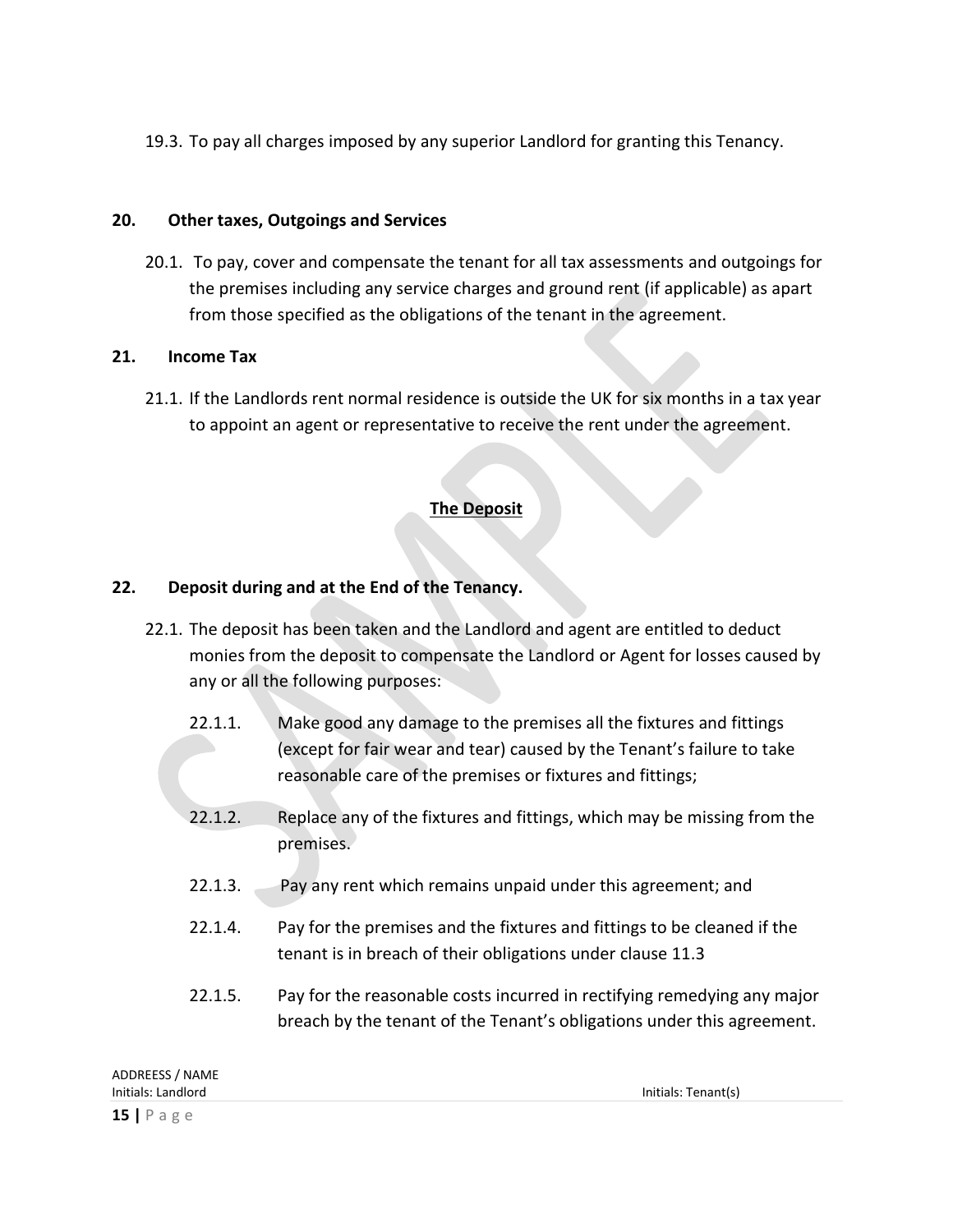- 22.1.6 Settle any unpaid accounts for utilities water charges or environmental services or other similar services or council tax incurred at the premises for which the tenant is liable.
- 22.1.7. Make good any damage to the premises and the fixtures and fittings caused due to pets, animals, reptiles, birds, or fish occupying the premises whether or not the Landlord consented to their presence.
- 22.1.8. Pay any sum payable by the Landlord or the agent to the local authority were housing benefit has been paid direct to the Landlord or the agent by the local authority.
- 22.1.9. Remedy any other breach of this agreement by the tenant or to repay any other monies due under this agreement.

# **23. Tenancy Deposit Scheme**

- 23.1. The deposit is protected by the deposit protection service a trading name of Computershare Investor Services PLC they are registered office address is the DPS, the pavilions, Bridgewater Road, Bristol, BS13 8AE – they can be contacted on telephone number 0330 303 0030.
- 23.2. The Landlord has provided information required under section 213 (5) of the Housing act 2004 as set out any housing (Tenancy deposit) (prescribed information) order 2007 (SI 2007/797).
- 23.3. The Landlord has provided the documentation and information required by the Assured Shorthold Tenancy notices and prescribed requirements (England) regulations 2015 SI 2015/1646).
- 23.4. The Landlord agrees that the deposit should be held in accordance with the rules of the DPS.
- 23.5. The Landlord and tenant agree that any interest accrued from the deposit shall not be payable to the tenant.

#### **General**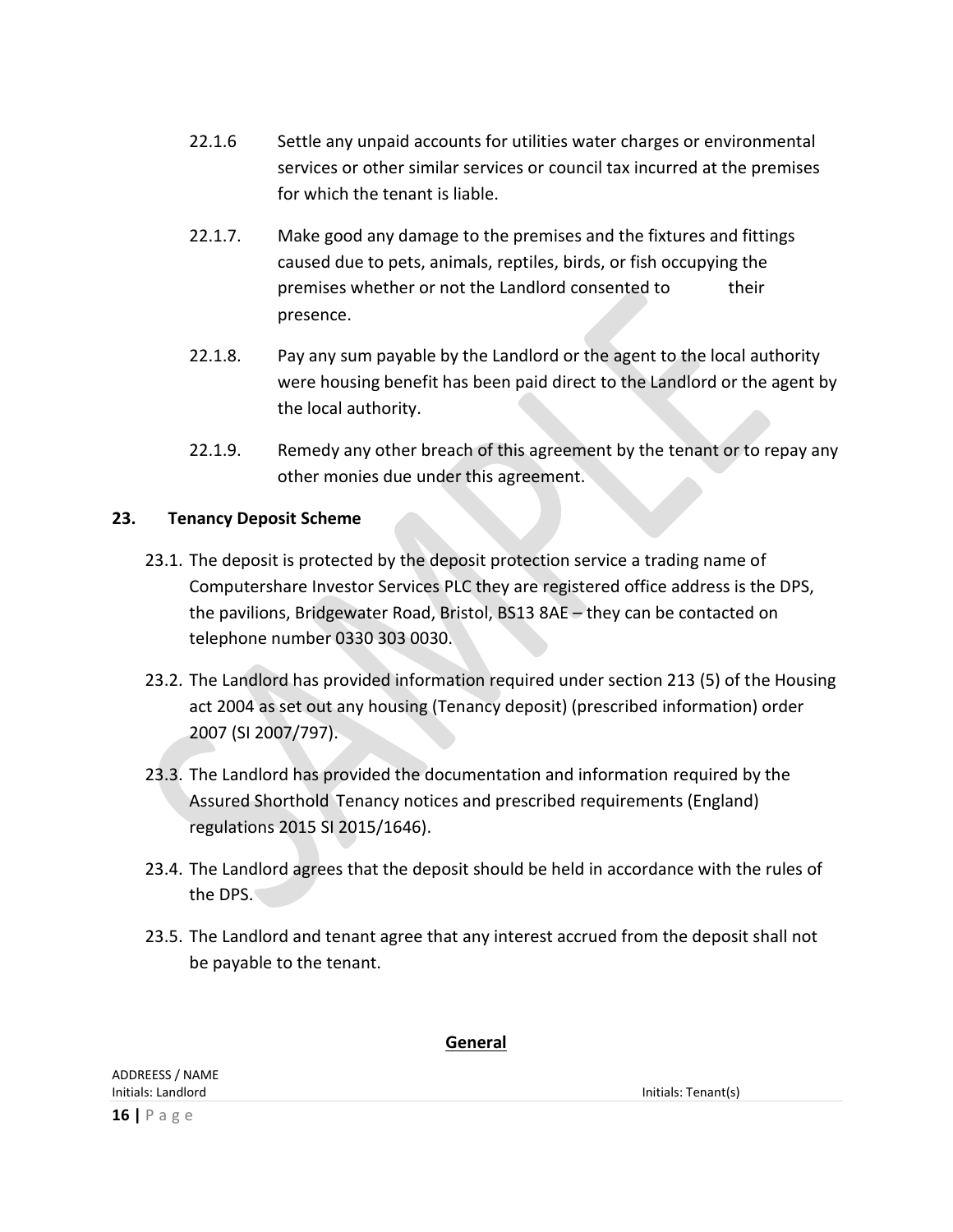#### **Landlord and tenant agree follows:**

#### **24. Uninhabitable premises**

- 24.1. If the whole or part of the premises are destroyed by fire or any other risk against which the Landlord is insured, rent will cease to be payable until the premises are reinstated and rendered habitable unless the whole or part of the insurance monies are not recoverable because of action or lack of action by the tenant, his family or his visitors
- 24.2. The Landlord's statutory applications to repair shall not be taken to mean that he must rebuild or reinstate the premises if there is destruction due to fire, flood, and Tempest event.
- 24.3. If the premises are not made habitable within one month, the tenant may terminate this agreement by giving immediate written notice to the Landlord or the agent.

#### **25. Data Protection**

- 25.1. Personal information of both the Landlord and the tenant will be retained by the agent during the tenancy or an extension of it.
- 25.2. Present and future addresses and other contact details of the Landlord and tenant may be provided to each other, to utility suppliers, the local authority, Credit agencies, reference agencies, debt collectors, legal advisers, or any other interested third-party directly related to this Tenancy.
- 25.3. Where we handle your personal information we will do so in accordance with the GDPR. If you would like more information on data protection law information please go to [www.ico.org.uk.](http://www.ico.org.uk/)

#### **26. Notices**

- 26.1. Any notice to the Landlord sent under or in connection with the Agreement shall be deemed to have been properly served if;
- ADDREESS / NAME Initials: Landlord Initials: Tenant(s) (a) Sent by first class post to the Landlord/Agency address given in clause 30.3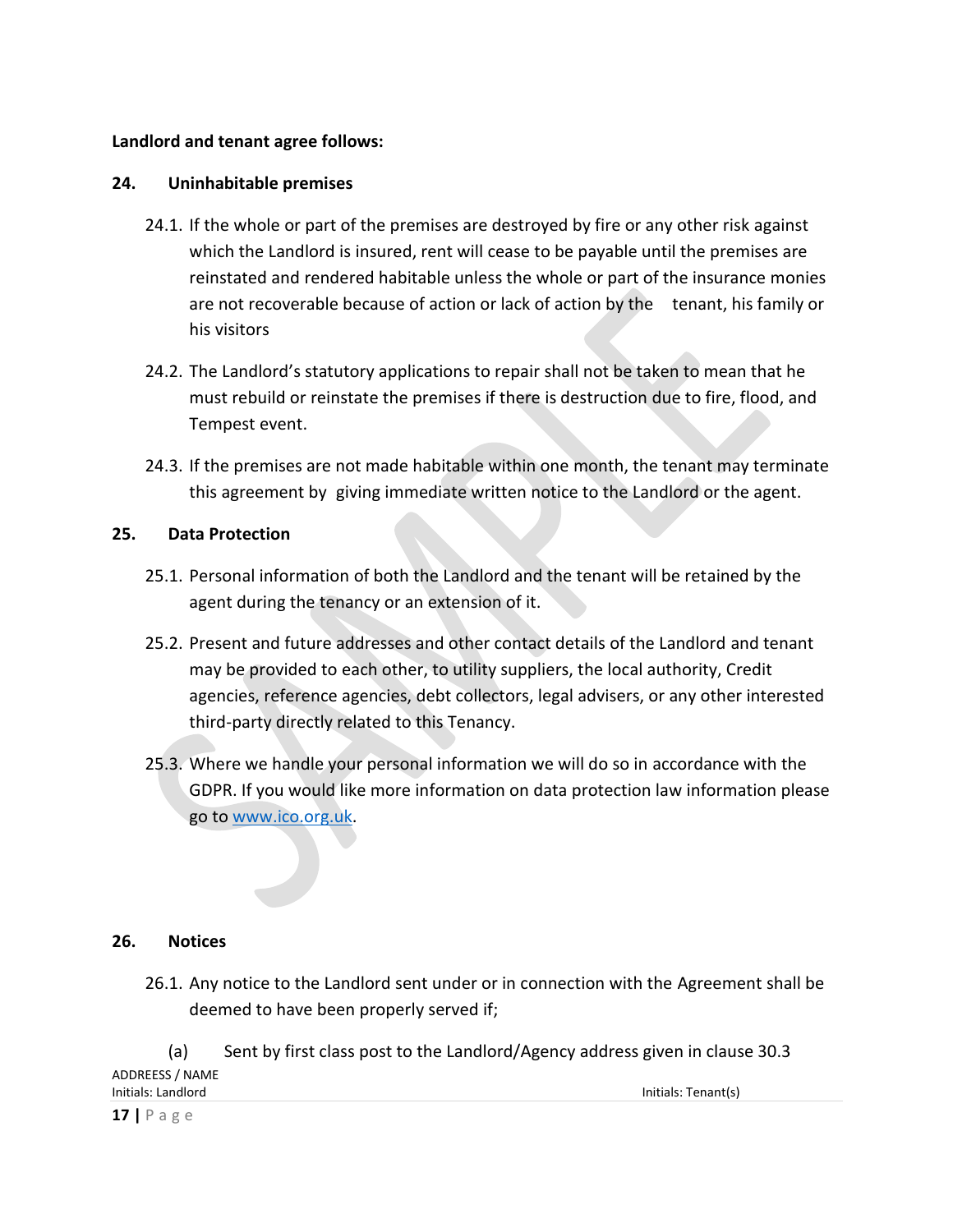or emailed.

- (b) Left at the Landlord/Agents address given in clause 30.3
- 26.2. Any notice sent to the tenant under or in connection with the agreement shall be deemed to have been properly served if sent:
	- (a) Sent by first class post to the property; or emailed
	- (b) Left at the property.
- 26.3. If a notice is given in accordance with clause 30.2 it shall be deemed to have been received:
	- (a) It's delivered by hand, at the time the notice is left at the proper address; or
	- (b) Is sent by first class post, on the second working day after posting.
- 26.4. The address at which notices including notices in legal proceedings or other written request may be sent to all served on the Landlord according to section 47 and 48 of the Landlord and tenant act 1987 is: RR Properties Limited – 138–140 Cromwell Road London SW7 4HA, or alternatively by email : **[info@rrproperties.co.uk](mailto:info@rrproperties.co.uk)**.

#### **27. Removed – Intentionally blank –**

#### **28. The Agreement**

- 28.1. The Consumer Contracts (Rights of Third Parties) Act 1999 does not apply to the agreement.
- 28.2. If the court decides any obligation in the agreement is not valid it will not affect the validity of the rest of the agreement.

#### **29. Ending the Tenancy and Forfeiture**

- 29.1. If at any time:
	- 29.1.1. The rent, or any part of it remains unpaid for 14 days after becoming due, whether formally demanded or not; or
	- 29.1.2. If the tenant is in major breach of any obligation of the agreement; or

| ADDREESS / NAME    |                     |
|--------------------|---------------------|
| Initials: Landlord | Initials: Tenant(s) |
| $18$   Page        |                     |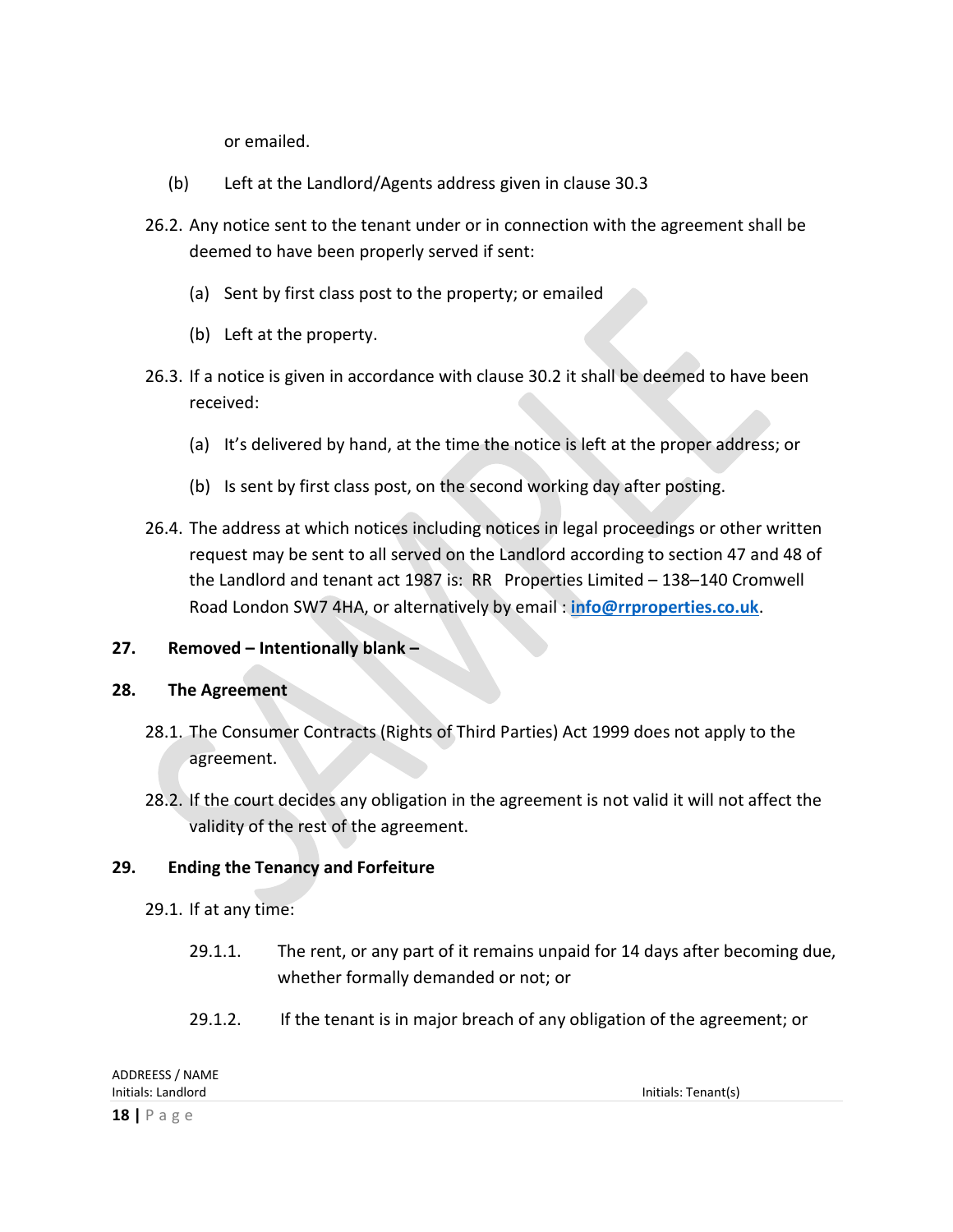- 29.1.3. If any of the following grounds set out in schedule two of the Housing act 1988 (as amended) being grounds two, eight, 10, 11, 12, 13, 14, 15 or 17 approved (see definitions); or
- 29.1.4. If the tenant being an individual shall become bankrupt or enter into any arrangement with his creditors or being a company should either enter into liquidation whether compulsory or voluntary or should have a receiver appointed of its undertakings or assets or in any case should suffer any execution to be levied on the Tenant's goods; or
- 29.1.5. If the premises shall be left unoccupied for more than 21 days;
- 29.1.5.1. The Landlord may give written Notice to the Tenant that the Landlord seeks possession of the premises through the courts. If the tenant does not comply with that Notice the Landlord will bring this agreement to an end and regain possession of the premises by obtaining a court order for possession; and reentering the premises after the court bailiff has evicted the tenant. When the bailiff enforces a possession order the Tenancy shall end. This clause does not prejudice any other legal rights the Landlord may have to pursue the tenant under this agreement.
- 29.2. If the Tenant vacates the property during the Term, the Tenant will remain liable to pay Rent and any other monies payable under this agreement until the term expires or the premises are re-let which ever is earlier, whether or not the tenant chooses to continue occupying the property. If the property is re-let during the term, the tenant will reimburse the Landlord for any letting agent's fee or other reasonable costs incurred from that point until the end of the term. This will include a deduction to compensate the Landlord for any letting commission charges payable to RR Properties Limited for the period of the term in which rent was not received as a result of the tenant terminating the Tenancy in a manner contrary to the terms of the Tenancy agreement.

# **30. Other Clauses**

30.1. It is here by agreed that the Tenant acknowledges and understands that neither he, nor any of his guests or invitees shall be permitted to smoke in the Premises at any time.

ADDREESS / NAME Initials: Landlord Initials: Tenant(s) **19 |** P a g e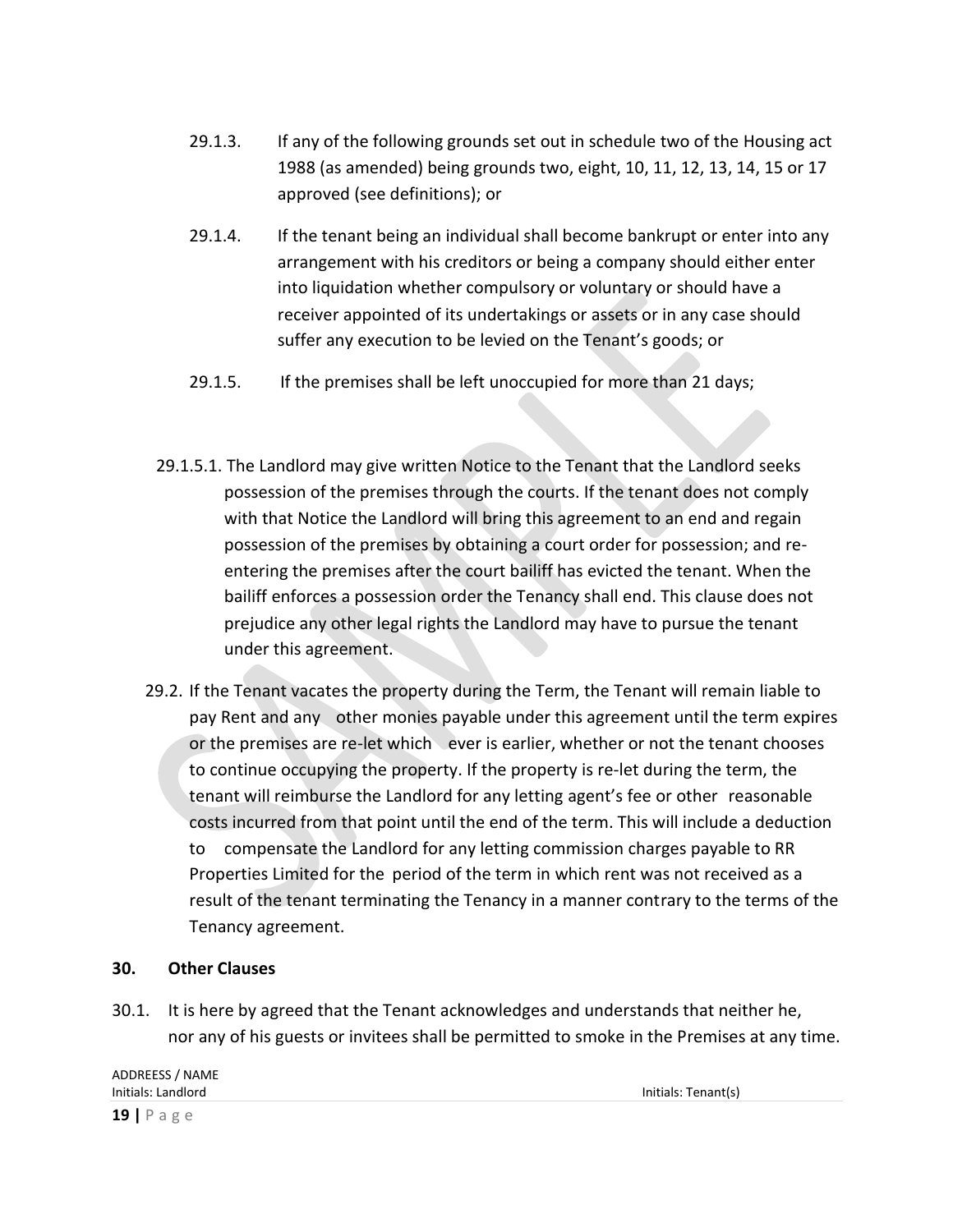#### **Break Clause**

- 30.2. The Tenant agrees that the Landlord has the right to terminate the Tenancy by giving the tenant not less than two months' advance written Notice. This notice cannot be served in the first four months from the start of Tenancy. This notice can only expire after the six months of the Tenancy or any time thereafter. At the expiry of the notice period the Tenancy agreement shall cease except that either the Landlord or the tenant can pursue the legal remedies against the other for any existing breach of any rights obligations of the agreement this clause relates to section 21 of the Housing Act. The Landlord also has remedy under section 8 of the Housing Act for non-payment of rent or other breaches of this agreement.
- 30.3. The Landlord agrees that the tenant has the right to terminate the Tenancy by giving the Landlord not less than two months advance written notice to be sent by recorded delivery to Tenancy terminations at RR Properties Limited, 138–140 Cromwell Road London SW7 4HA. This Notice cannot be served in the first four months from the start of the Tenancy. This notice can only expire after the first 6 months of the Tenancy or at any time thereafter. At the expiry of the notice period the Tenancy agreement shall cease except that either the Landlord or the tenant can pursue the legal remedies against the other for any existing breach of any rights or obligations of the agreement.

# **Definitions and interpretation**

In the agreement the following definitions and interpretation of apply:

**"Agent"** means our properties or anyone who subsequently takes over the rights and obligations of the agent.

**"Agreement"** or "**Tenancy agreement"** this contract which is signed by both parties.

**"Award"** means the amount of the deposit awarded to each party by the independent case examiner of the Tenancy deposit scheme for regulated agents.

**"Data protection laws"** means applicable legislation protecting the personal data of natural persons including in particular the data protection act 1998 and any replacement to it (and from 25<sup>th</sup> of May 2018 GDPR), together with binding guidance and codes of practice issued

ADDREESS / NAME Initials: Landlord Initials: Tenant(s)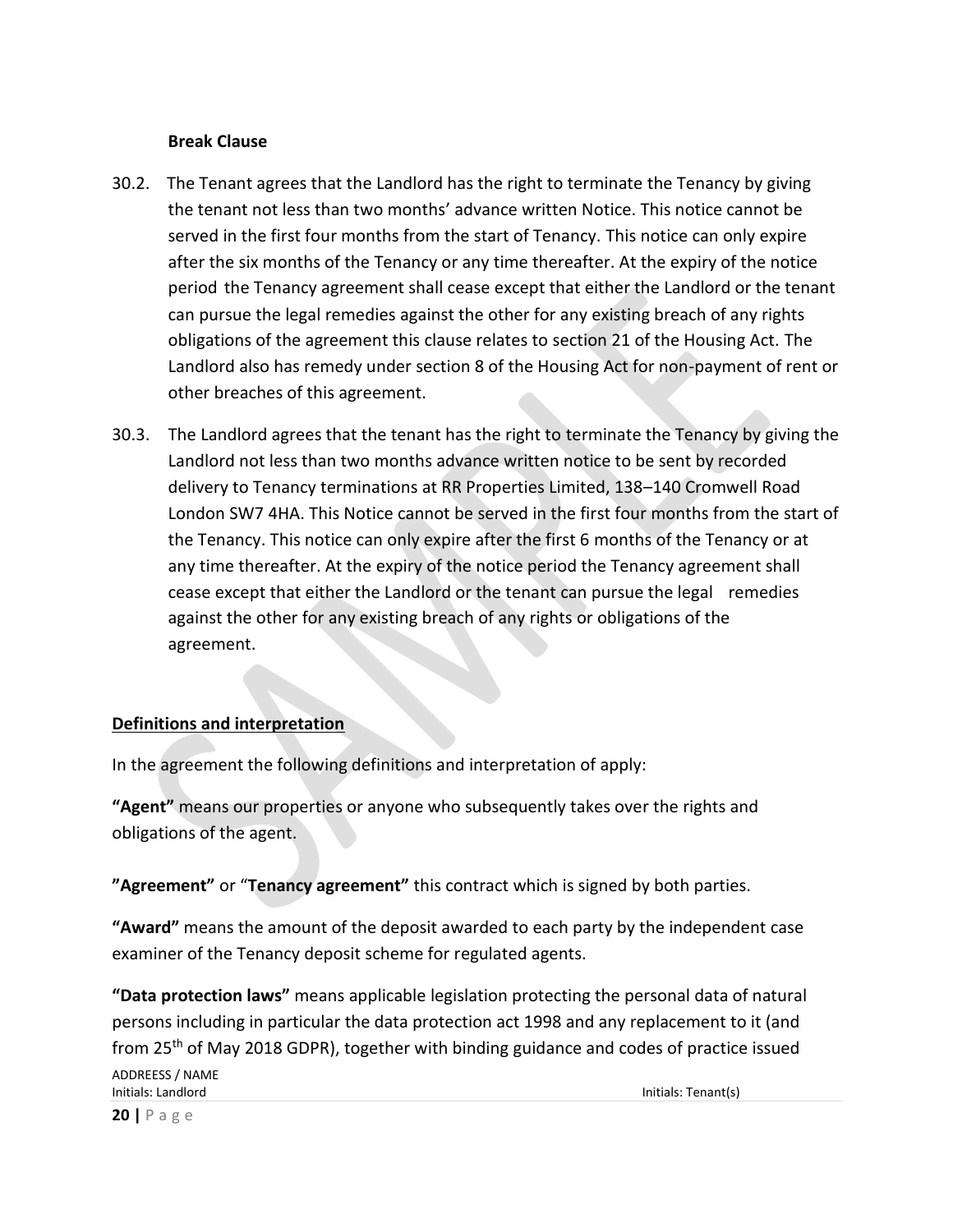from time to time by relevant supervisory authorities. "Emergency" means where there is a risk to life or damage to the fabric of the premises or fixtures and fittings contained in the premises.

**"Fixtures and fittings"** include references to any of the fixtures, fittings, furnishings, or floor, ceiling or wall coverings.

**"GDPR"** Means regulation (EU) 2016 /679 of the European Parliament and of the Council of 27th of April 2016 on the protection of natural persons with regard to the processing of personal data and on the free movement of such data including where applicable any local implementation laws as updated from time to time. "Head lease" sets out the obligations of your Landlord to his superior Landlord. Patient is contained in the head lease will find the tenant if he has a promise promises.

**"ICE"** Means the independent case examiner of the deposit protection scheme.

**"Inventory and schedule of condition"** is a document drawn up prior to the commencement of the Tenancy by the inventory clerk including the fixtures and fittings in the premises, which will be given to the tenant at the start of the Tenancy.

**"Joint and several"** means that when more than one person I included as the tenant, the tenant as a group will be liable for all the rent and the cost of any breach of the agreement until all costs are paid in full and each individual included in the definition of the tenant is liable for all the rent and the cost of any breach of the Tenancy until all costs are paid in full.

**"Landlord"** includes any one owning an interest in the premises, whether freehold or leasehold, entitling them to possession of it up on the termination expiry of the Tenancy of anyone who later owes the premises.

**"Member"** means an agent or Landlord who has joined the protection scheme.

**"Premises"** includes any part or parts of the building boundaries fences garden and outbuildings belonging to the Landlord unless they have been specifically excluded from the Tenancy. When the Tenancy is part of a larger building the premises include the use of common access Ways and facilities.

**"Stakeholder"** means that deductions can only be made by the agent for the deposit at the end of the Tenancy with the written consent of both parties or from the court or an adjudication decision from the DPS.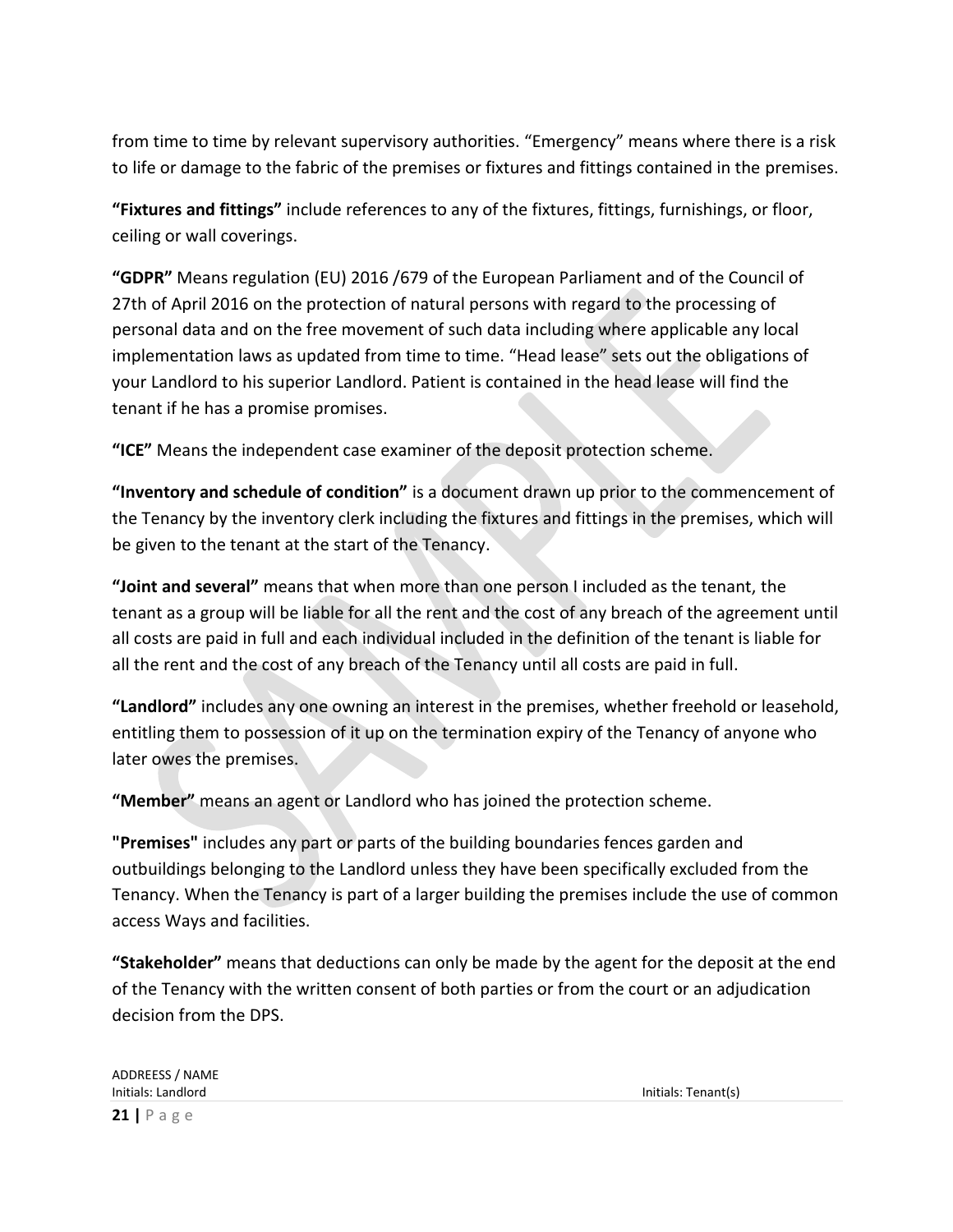**"Stamp duty land tax"** is a tax payable if applicable to the stamp office by the tenant to sign if the rent after discount threshold for the information can be obtained from the HM revenue and customs website at www.hmrc.gov.uk.

**"Superior Landlord"** means the person for the time being who owns the freehold or superior interest in the premises of the building of which the premises form part, which gives him the right to possession of the premises at the end of the Landlords lease of the premises.

**"Tenant"** includes anyone entitled to possession of the premises under the agreement.

**"Term"** or "**Tenancy"** includes any extension or continuation of the contractual Tenancy or any statutory periodic Tenancy arising after the expiry of the original term.

**"The deposit holder"** means the thermal company who holds a deposit under and is a member of the DPS.

**"Working day"** excludes a Saturday, Sunday or bank holiday.

References to the singular includes the plural and references to the masculine include the feminine, the tenant and Landlord agreed that the laws of England and Wales shall apply to the agreement, the basis upon which the Landlord can recover possession from the tenant, during the fixed term I set out in the grounds of schedule two of the Housing act 1988, (As amended) and which are referred to in this agreement and are as follows:

# **Mandatory Grounds**

- Ground 1: The Landlord requires possession as he used to occupy the property as his main home or he now wishes to occupy the property as his main home.
- Ground 2: The property is subject to a mortgage and the mortgagee is now entitled to exercise a power of sale.
- Ground 3: The Tenancy is a fixed term of not more than 8 months and the property was previously a holiday let.

| <b>ADDREESS / NAME</b> |
|------------------------|
| Initials: Landlord     |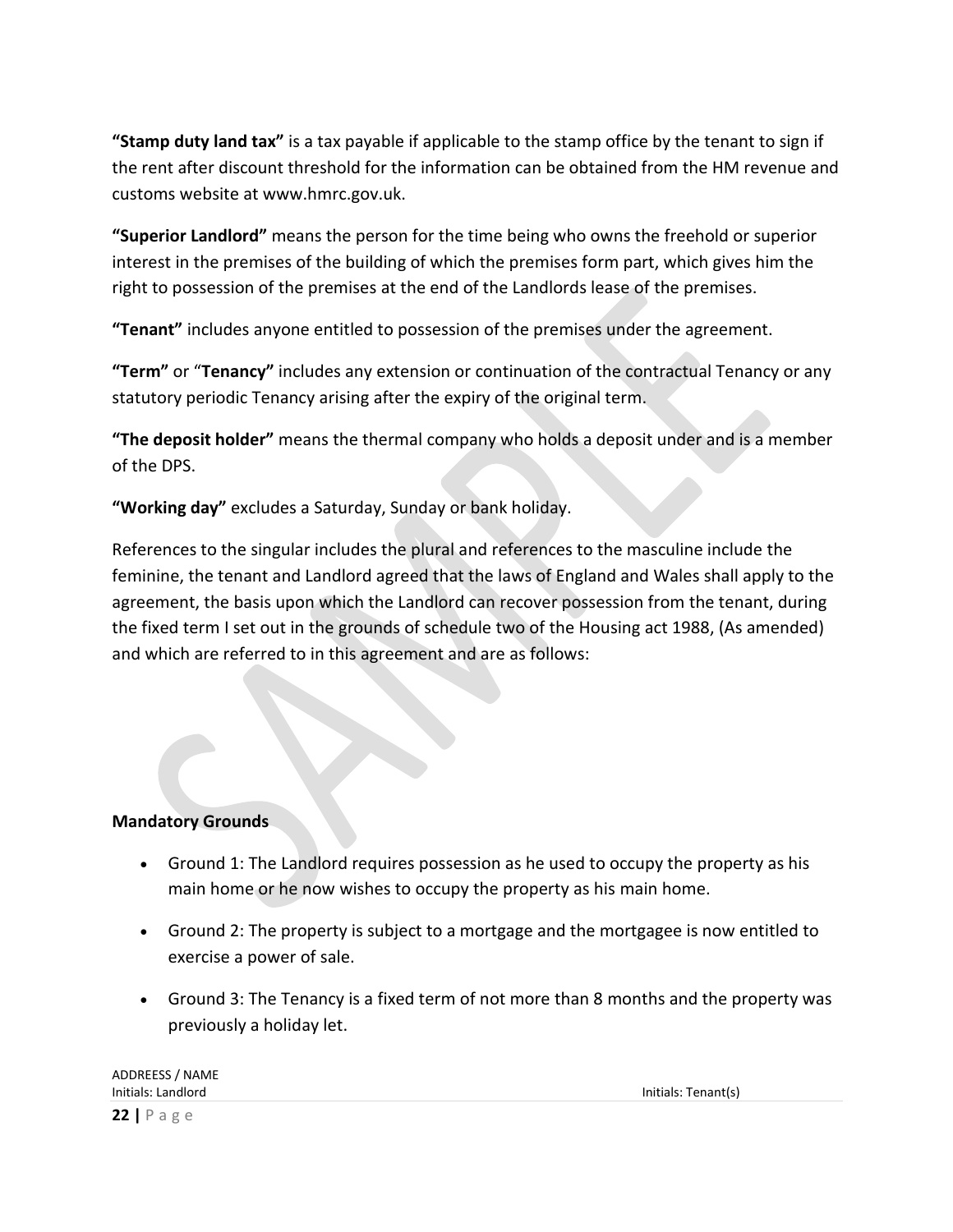- Ground 4: The Tenancy is a fixed term of not more than 12 months and the property is student accommodation let out of term.
- Ground 5: The property is that of a minister of religion.
- Ground 6: The property requires redevelopment.
- Ground 7: The tenant has died.
- Ground 8: The tenant is in rental arrears.
- **Discretionary grounds where the Court may grant possession:**
- Ground 9: Suitable alternative accommodation is available for the tenant upon possession.
- Ground 10: The tenant is in arrears of rent.
- Ground 11: The tenant has persistently delayed paying rent, whether or not the rent is currently in arrears.
- Ground 12: Any obligation of the Tenancy has been broken, other than payment of rent.
- Ground 13: Due to the tenant's conduct, the property has deteriorated.
- Ground 14: The tenant is causing a nuisance or annoyance to people residing at the property or visiting the property. The tenant is convicted in engaging in illegal or using the property for immoral purposes.
- Ground 15: The tenant has allowed the Landlords' furniture to deteriorate due to ill treatment.
- Ground 16: The tenant occupies the property due to his former employment by the Landlord.
- Ground 17: The Landlord granted the Tenancy as a result of a statement made by the tenant which is later found to be false.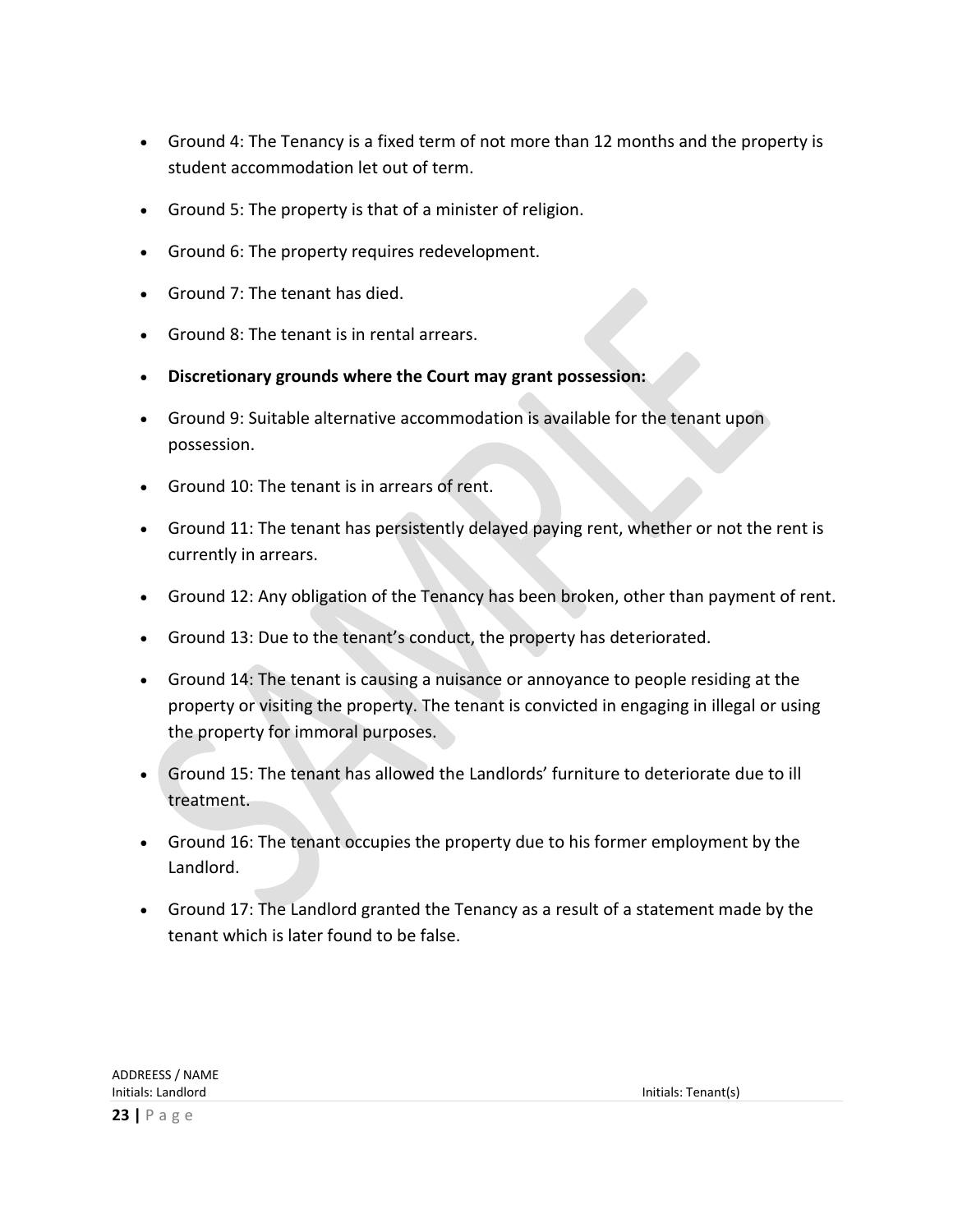# **Signatures of the Landlord and the Tenant agree the rights and obligations of the agreement**

**Signed by the Landlord(s) or their agent(s)**

| Names <b>Landlord</b>      | Signatures |
|----------------------------|------------|
|                            |            |
| Date:                      |            |
| Witness Signature:         |            |
| <b>Witness Full Name:</b>  |            |
| <b>Witness Occupation:</b> |            |
| <b>Witness Address</b>     |            |

**Signed by the Tenant(s)**

| Name (1) <b>Name</b>       | Signature(s) |
|----------------------------|--------------|
|                            |              |
| Name (2) Name              | Signature(s) |
|                            |              |
| Date:                      |              |
| Witness Signature:         |              |
| <b>Witness Full Name:</b>  |              |
| <b>Witness Occupation:</b> |              |
| <b>Witness Address</b>     |              |